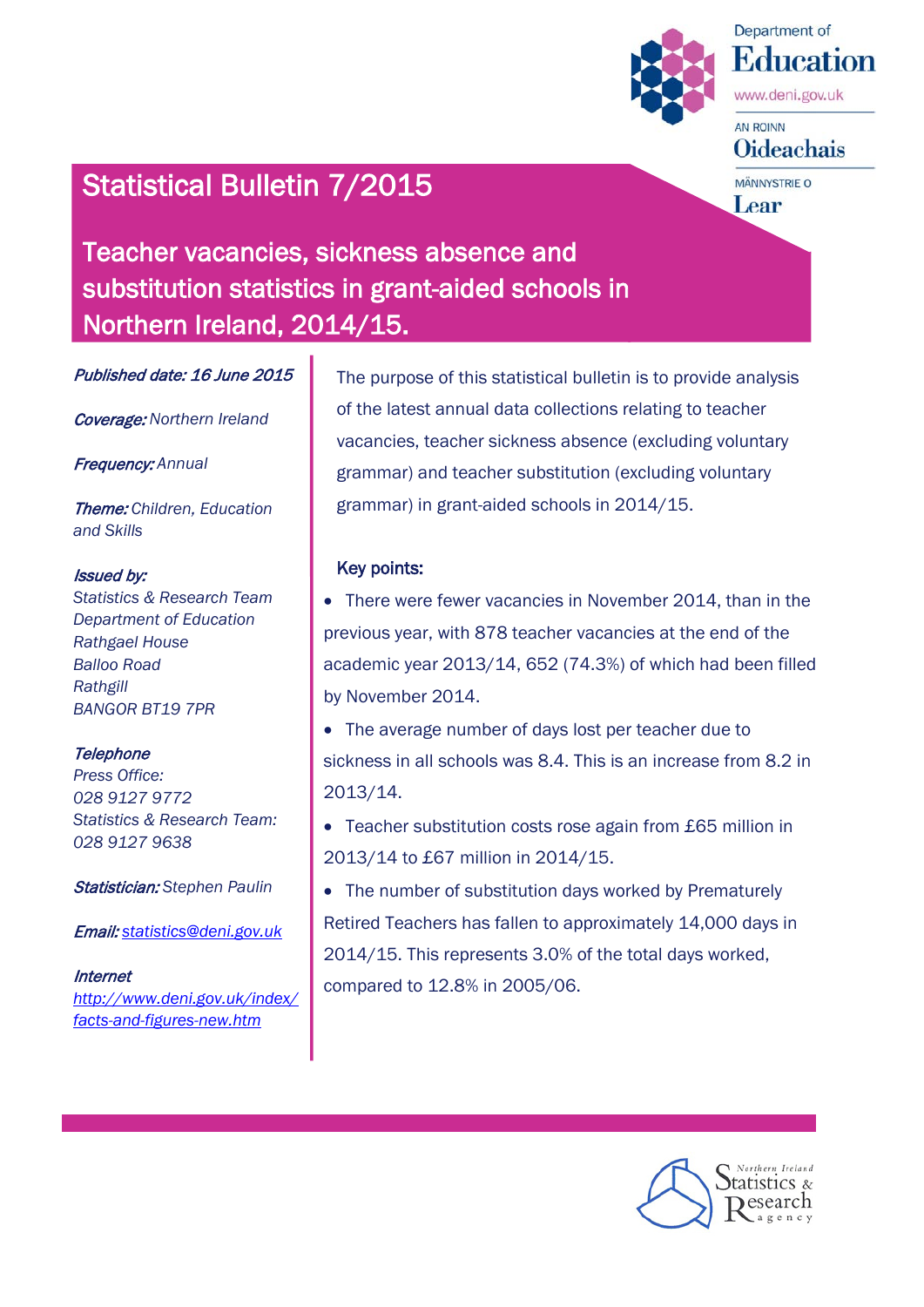Teacher vacancies, sickness absence and substitution statistics in grant-aided schools in Northern Ireland 2014/15

## **Contents**

| Section      | <b>Title</b>                      | Page |
|--------------|-----------------------------------|------|
|              | Introduction                      | 3    |
| $\mathbf{1}$ | <b>Teacher Vacancies</b>          | 4    |
| 2            | <b>Teacher Sickness Absence</b>   | 5    |
| 3            | <b>Teacher Substitution Costs</b> | 6    |
|              | List of Tables and Charts         | 8    |
|              | Notes for readers                 | 8    |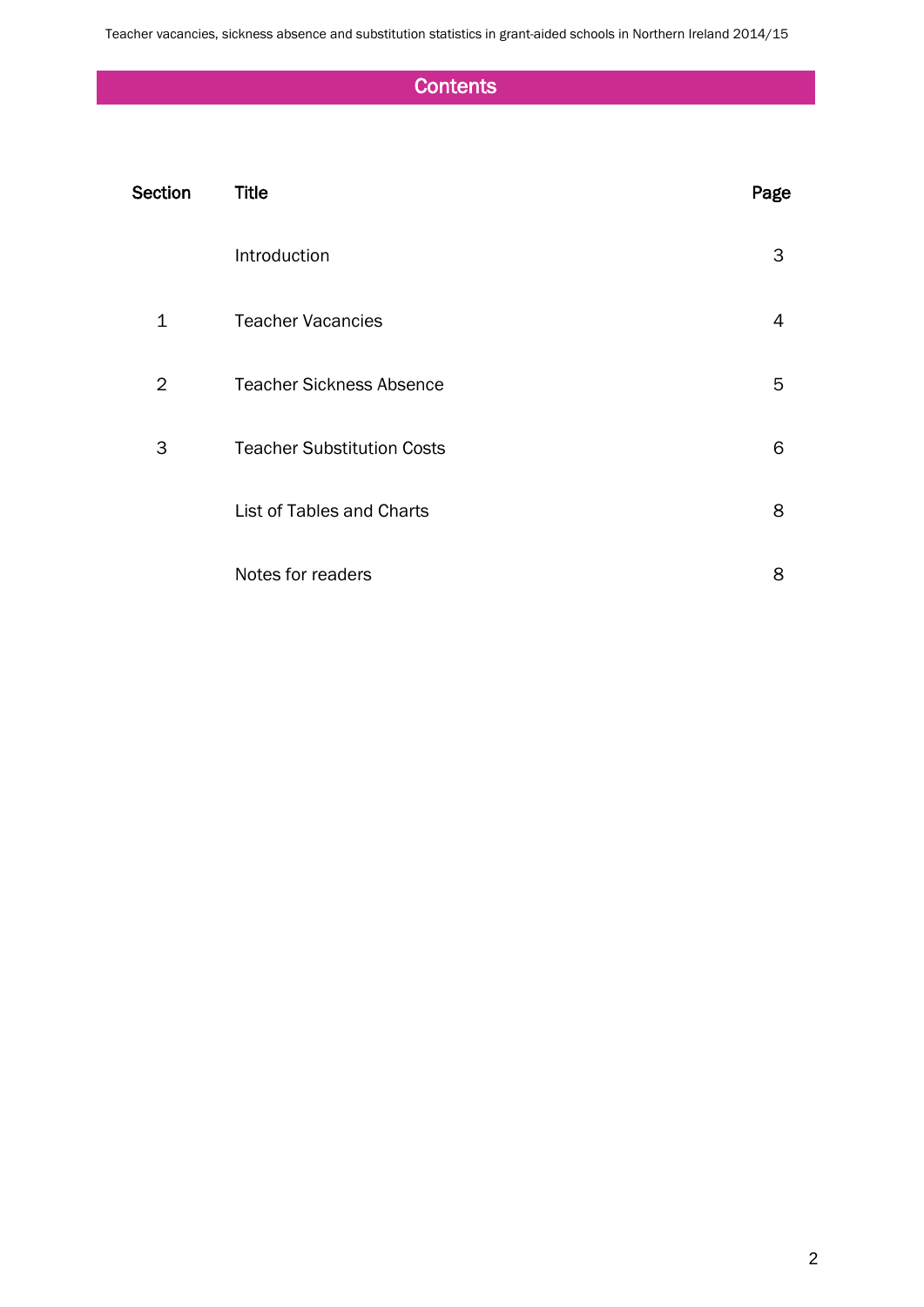### Introduction

The purpose of this statistical bulletin is to provide analysis of the latest annual data collections relating to teacher vacancies, teacher sickness absence (excluding voluntary grammar) and teacher substitution (excluding voluntary grammar) in grant-aided schools in 2014/15. This information is analysed by former Education and Library Board areas, school type and management type.

The information collected throughout this process is used by policy branches within the Department of Education to inform education workforce policy. The data are also used to respond to Assembly questions.

All figures referred to are included in the main body of the text. All tables are included as annexes.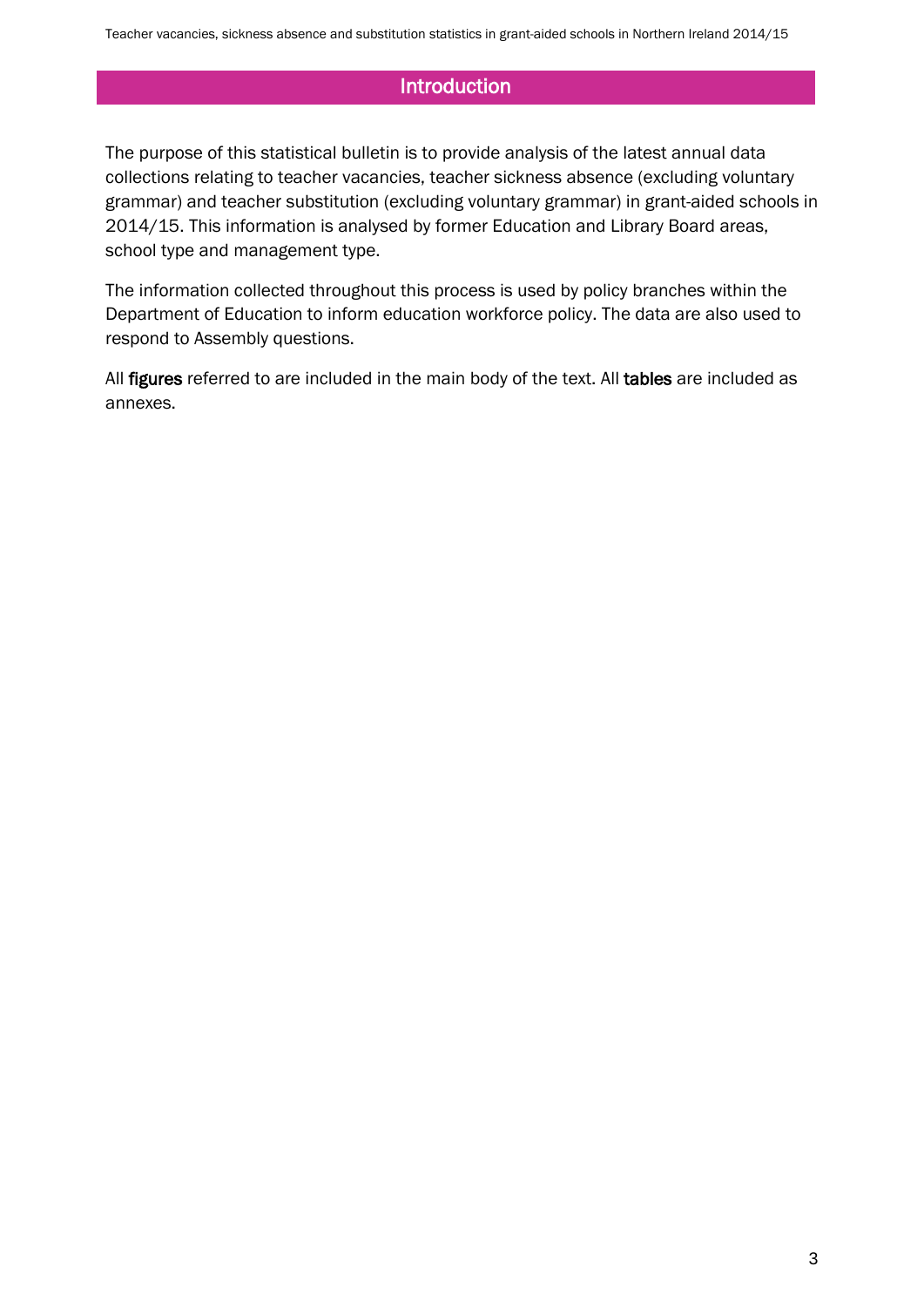### Section 1: Teacher Vacancies

• Figure 1 shows the total number of teacher vacancies at the end of 2013/14 and the proportions which were filled or unfilled by November 2014. There were 878 teacher vacancies at the end of the academic year 2013/14, 652 (74.3%) of which had been filled by November 2014. This compares with 907 of 1,107 (81.9%) vacancies filled the year previous. There was a larger proportion of unfilled vacancies in nursery, primary and preparatory departments of grammar schools than in post-primary schools. Notably 46.7% of vacancies that arose in special schools were unfilled. Table 1 outlines the teacher vacancies data in more detail.

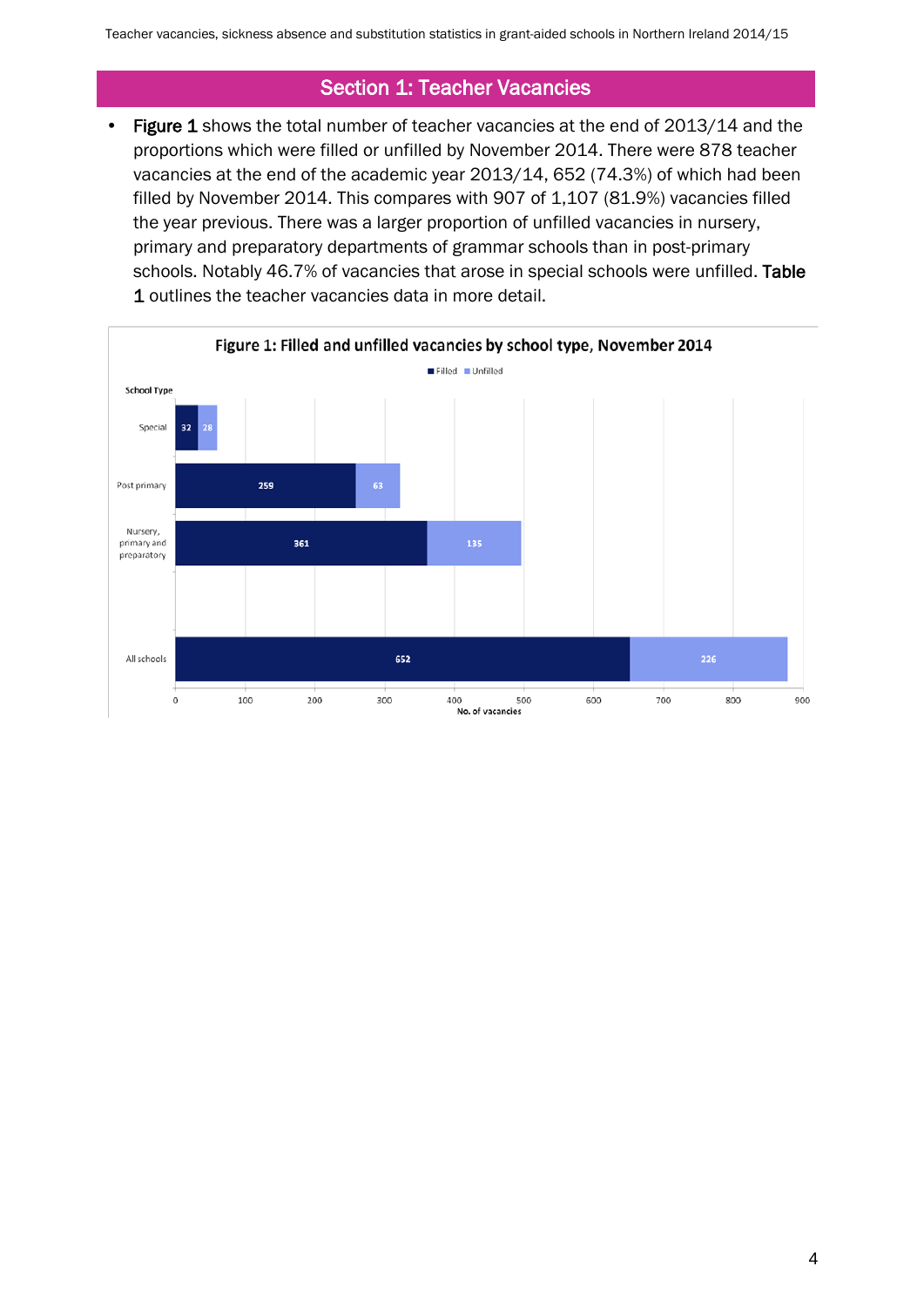### Section 2: Teacher Sickness Absence

The Department committed to publish key figures on the Management of Substitution Cover for Teachers on an annual basis by 30 June each year, beginning in 2012. This commitment was given in DFP's Memorandum on the 2nd Report from the Public Accounts Committee Session 2010/11 – The Management of Substitution Cover for Teachers: Follow up Report 25 Jan 2011.

Figure 2 shows the average number of days lost due to sickness per teacher in all schools was 8.4. The largest average number of days lost due to sickness was in peripatetic units at 14.3 and the lowest average number of days lost due to sickness was in grammar schools (excluding voluntary grammar) with an average 5.6 days (Tables 2 and 3).



<sup>1</sup> Excludes voluntary grammar schools

<sup>2</sup> Grammar includes preparatory departments of grammar schools

Figure 3 shows the trend in sickness absence since 2011/12. There has been an increasing trend in the number of working days lost per teacher in this time period with all school types seeing higher levels of absence in 2014/15 than in 2011/12. As such the overall number of working days lost per teacher has risen from 7.2 in 2011/12 to 8.4 in 2014/15 (Table 4).

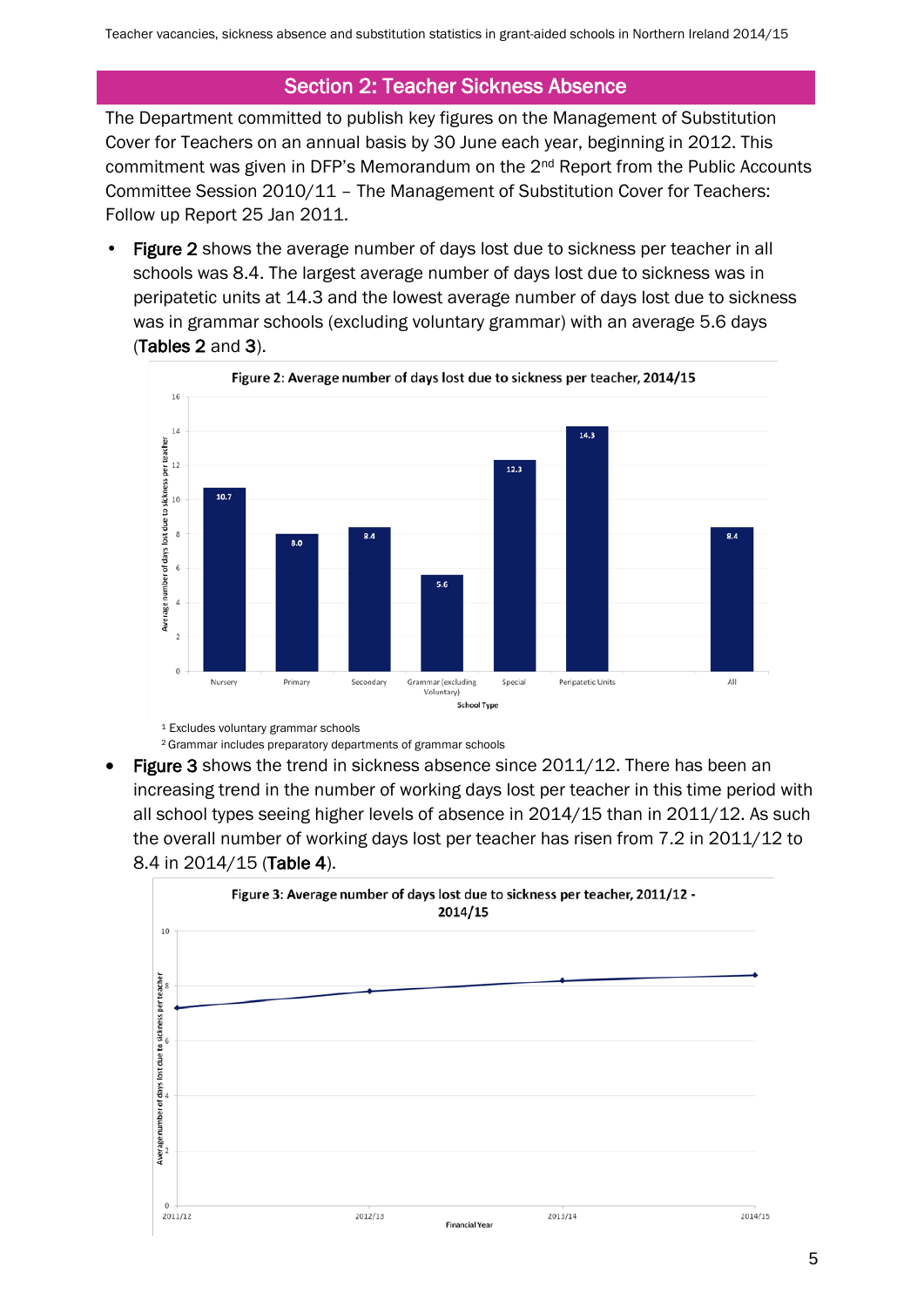#### Section 3: Teacher Substitution Costs

• Figure 4 shows the teacher substitution costs for each year from 2005/06 to 2014/15. While the teacher substitution costs were decreasing from 2008/09 to 2011/12, the cost of teacher substitution has risen again this year from £65 million in 2013/14 to £67 million in 2014/15. This information is given in Tables 5 and 6 and a breakdown by school type is given in Table 7.



<sup>1</sup> Excludes voluntary grammar schools.

- <sup>2</sup> Substitution costs constitutes gross daily/hourly rates paid excluding employers national insurance and superannuation costs.
- Table 8 gives a breakdown of the cost of substitution cover by reason.
- Figure 5 shows the number of substitution days as a proportion of total teaching days for each year from 2005/06 to 2014/15. The number of substitution days fell from 470,860 days (14.6% of total days worked) in 2008/09 to 412,467 (12.9% of total days worked) in 2011/12. From 2012/13 onwards the number of substitution days has been rising, and this trend continued this year with the number of substitution days rising from 447,687 days (14.4% of total days worked) in 2013/14 to 470,856 days (14.9% of total days worked) in 2014/15 (Table 9).



<sup>1</sup> Excludes voluntary grammar schools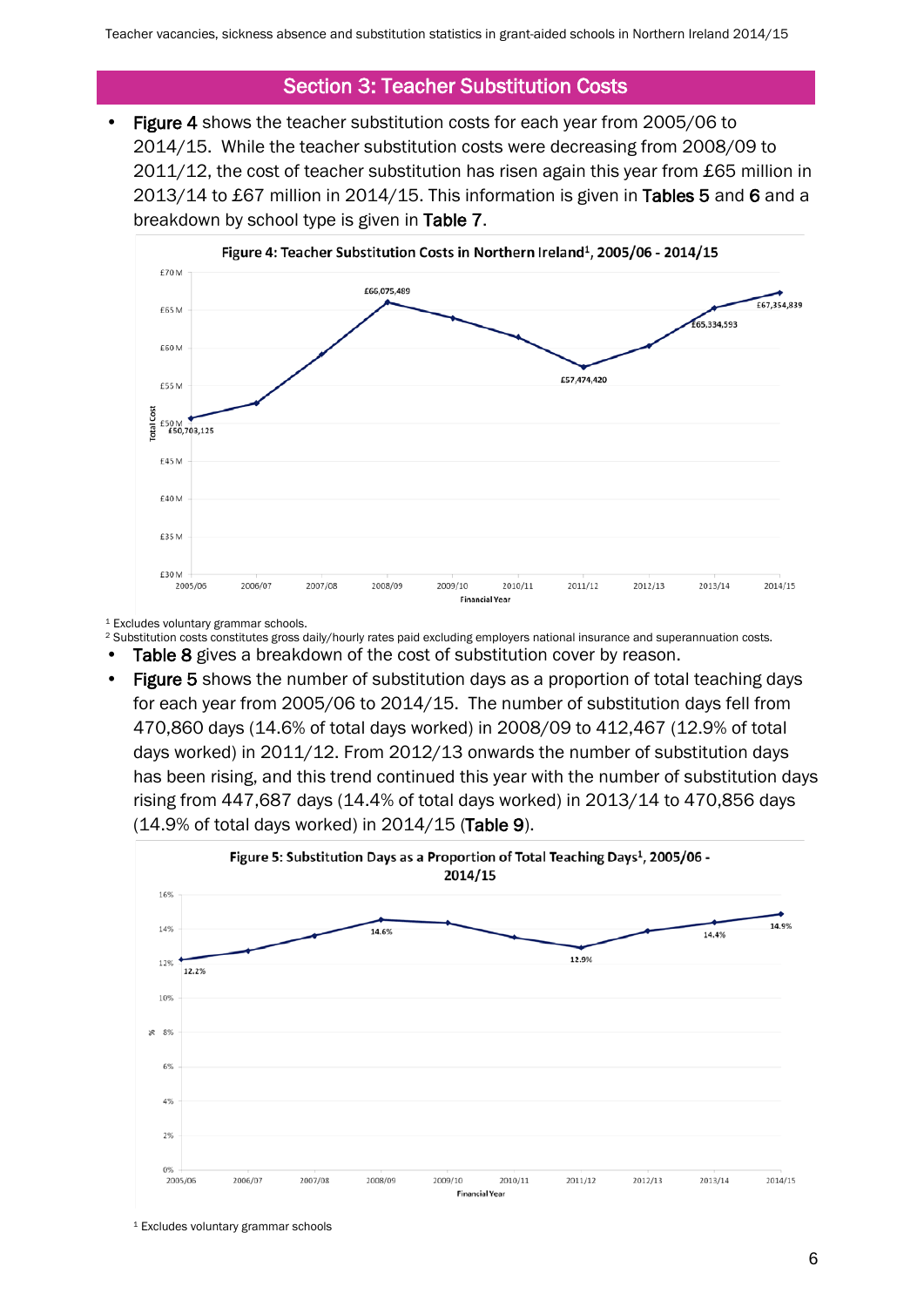• Figure 6 shows the proportion of substitution days worked by Prematurely Retired Teachers for each year from 2005/06 to 2014/15. The number of substitution days worked by prematurely retired teachers has fallen from 67,927 days in 2008/09 to 13,946 in 2014/15, which represents 3.0% of the total days worked, compared to 14.4% in 2008/09. This information is presented in Table 10 and 11.



<sup>1</sup> Excludes voluntary grammar schools

• Table 12 shows the average daily and hourly substitute cover rates.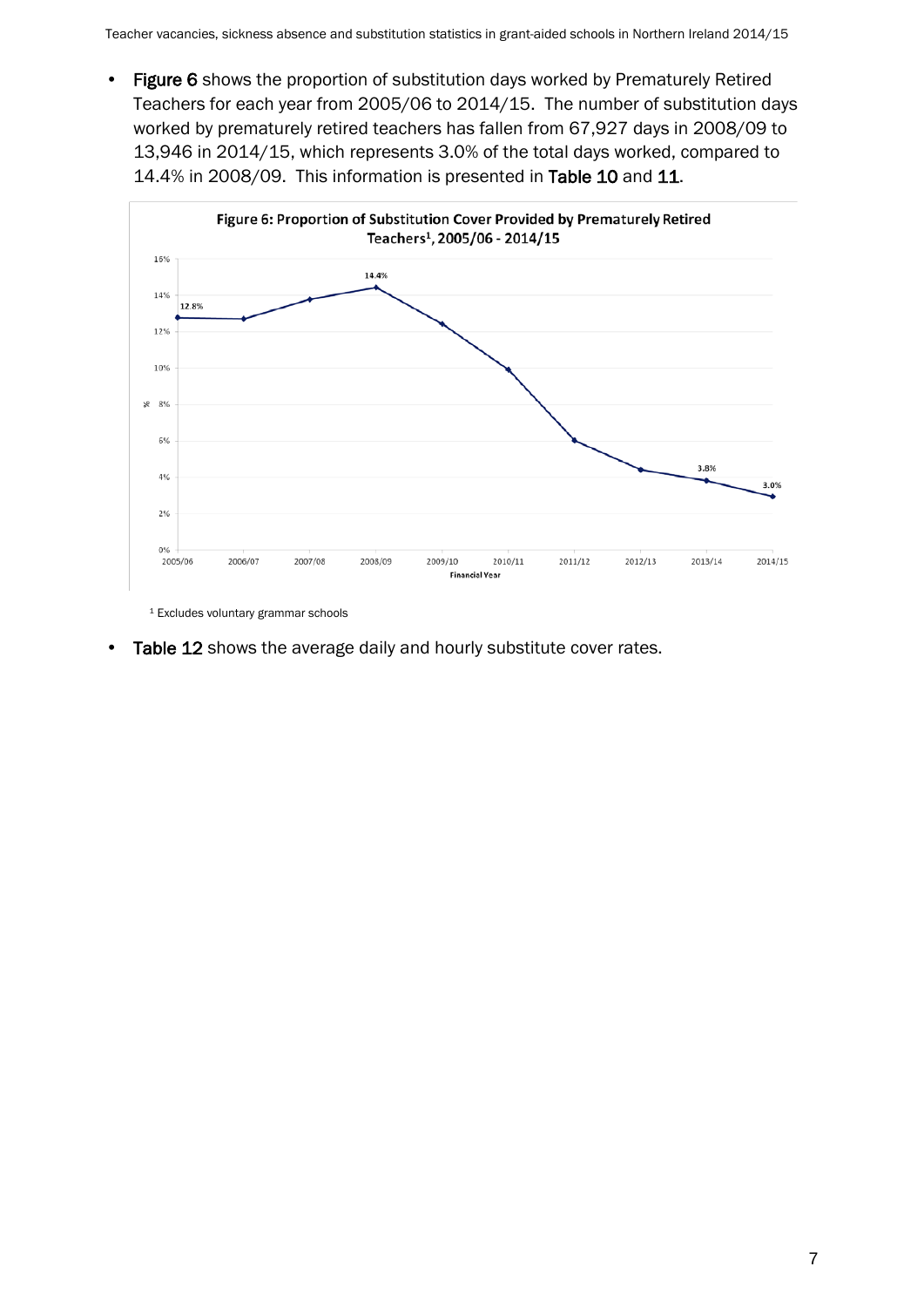#### List of Tables and Charts

| Table 1 | Teacher vacancies in grant-aided schools in Northern Ireland: 2014 |
|---------|--------------------------------------------------------------------|
|---------|--------------------------------------------------------------------|

- Table 2 Sickness absence of all permanent teachers in Northern Ireland by school type: 1 April 2014 – 31 March 2015
- Table 3 Sickness absence of all permanent teachers by former Education and Library Board area and management type in Northern Ireland: 1 April 2014 – 31 March 2015
- Table 4 Sickness absence of all permanent teachers by school type in Northern Ireland: 1 April 2011 – 31 March 2015
- Table 5 Teacher substitution costs by former Education and Library Board area and management type in Northern Ireland: 1 April 2010 – 31 March 2015
- Table 6 Teacher substitution costs by former Education and Library Board area and school management type in Northern Ireland: 1 April 2005 – 31 March 2015
- Table 7 Teacher substitution costs by school type in Northern Ireland: 1 April 2005 31 March 2015
- Table 8 Cost of substitution cover by reason: 1 April 2010 31 March 2015
- Table 9 Number of substitution days as a proportion of total teaching days in Northern Ireland: 1 April 2005 – 31 March 2015
- Table 10 Proportion of substitution cover provided by prematurely retired teachers in Northern Ireland: 1 April 2005 – 31 March 2015
- Table 11 Number of days worked by retired teachers providing substitute cover in Northern Ireland: 1 April 2005 – 31 March 2015
- Table 12 Average daily and hourly substitute cover rates by employing authority 1 April 2010 – 31 March 2015

#### Notes to readers

#### Official Statistics

- 1. This is an Official Statistics publication. Official statistics are produced to high professional standards set out in the Code of Practice for Official Statistics. They undergo regular quality assurance reviews to ensure that they meet customer needs. They are produced free from any political interference.
- 2. For general enquiries about the Code of Practice for Official Statistics, contact the National Statistics Public Enquiry Service on 0845 601 3034

minicom: 01633 812399

E-mail: info@statistics.gov.uk

Fax: 01633 652747

Letters: Customer Contact Centre, Room 1.015, Office for National Statistics, Cardiff Road, Newport, NP10 8XG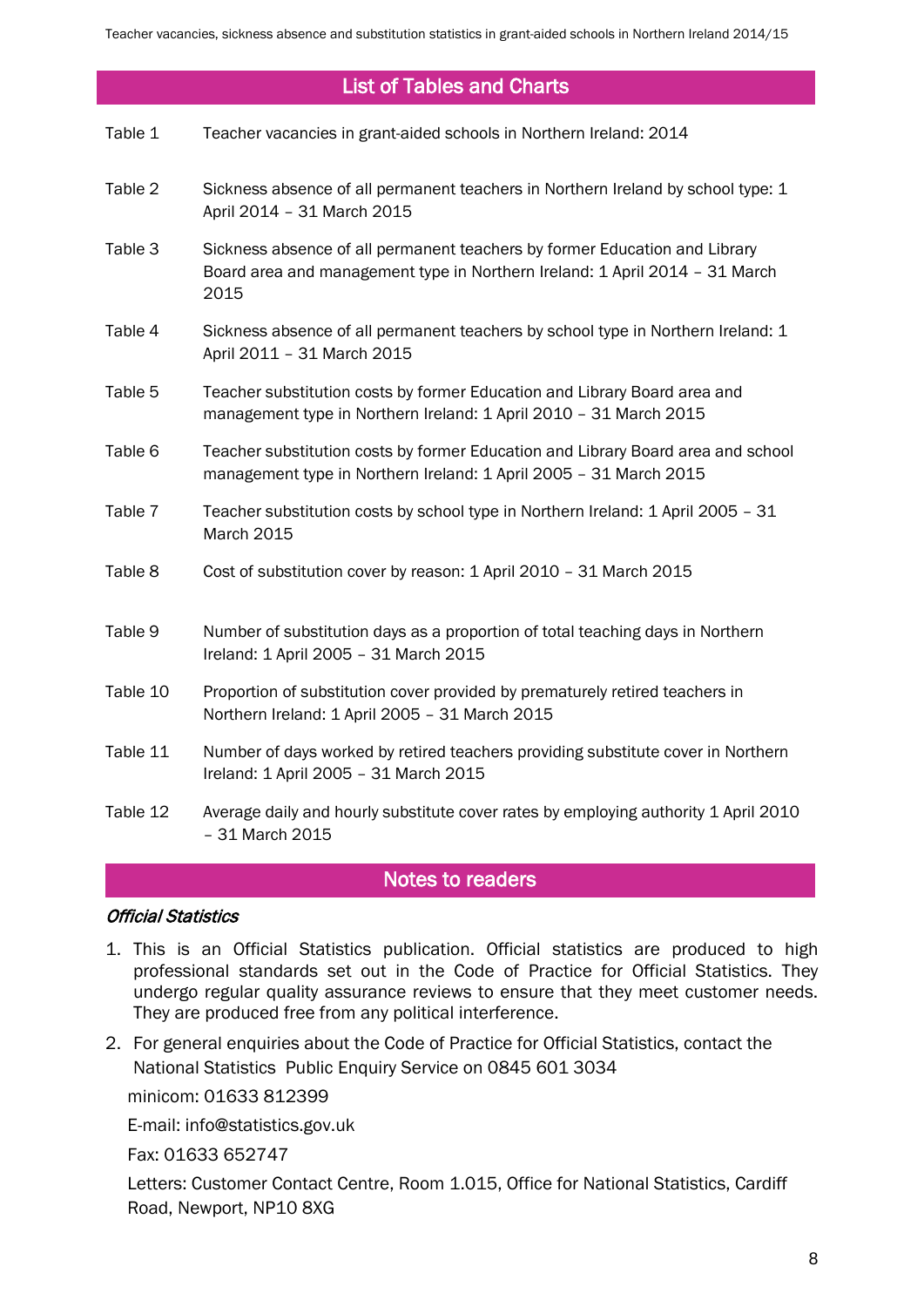#### 3. You can also find Official Statistics on the Internet: www.statistics.gov.uk

#### Teacher Vacancy Survey

4. The figures for teacher vacancies are derived from the Teacher Vacancies Survey. This data collection covers all grant-aided schools in Northern Ireland, and was carried out by NISRA Central Survey Unit on behalf of DE Statistics & Research Team in the autumn term of 2014/15. All figures refer to the position of schools on 3 November 2014.

#### Teacher Sickness Absence

- 5. The teacher sickness absence data is extracted from the computerised teachers' payroll system.
- 6. Teacher sickness absences are given for the financial year 1 April 2014 to 31 March 2015.
- 7. The number of all permanent teachers used is an average number of teachers who have worked in schools from 1 April 2014 to 31 March 2015.
- 8. The following types of teacher are included in the teacher sickness absence:
	- full-time permanent teachers;
	- part-time permanent teachers; and
	- peripatetic teachers.
	- (all above include teachers paid on 1/365th basis)
- 9. Excluded from all figures are teachers at voluntary grammar schools and their preparatory departments as this information is not available from the teachers' payroll system. Teachers in the preparatory departments of controlled grammar schools are included in the grammar figures.
- 10.The numbers are based on a headcount, not full-time equivalent.

#### Teacher Substitution Data

- 11.Teacher substitution data is extracted from the computerised teachers' payroll system. Substitution costs are calculated on the teachers' payroll system from service processed through the Northern Ireland Substitute Teachers' Register (NISTR).
- 12.Figures are based on financial years i.e. 1 April 2014 31 March 2015.
- 13.Figures include peripatetic teachers.
- 14.All permanent and temporary payroll (substitution) costs exclude employers' national insurance and superannuation costs.
- 15.All substitution costs relate to temporary payroll only.
- 16.Total teaching days are calculated as the average headcount of teachers multiplied by the total number of teaching days in a year, 195.

#### Revisions Policy

17.The figures included in this release may be subject to minor revision and these will be notified in accordance with our revisions policy. This can be accessed at [http://www.deni.gov.uk/index/facts-and-figures](http://www.deni.gov.uk/index/facts-and-figures-new/32_statistics_and_research_statisticial_policies_and_assessment/32_statistics_and_research_statistical_policies-2.htm)new/32 statistics and research statisticial policies and assessment/32 statistics and research statistical policies-2.htm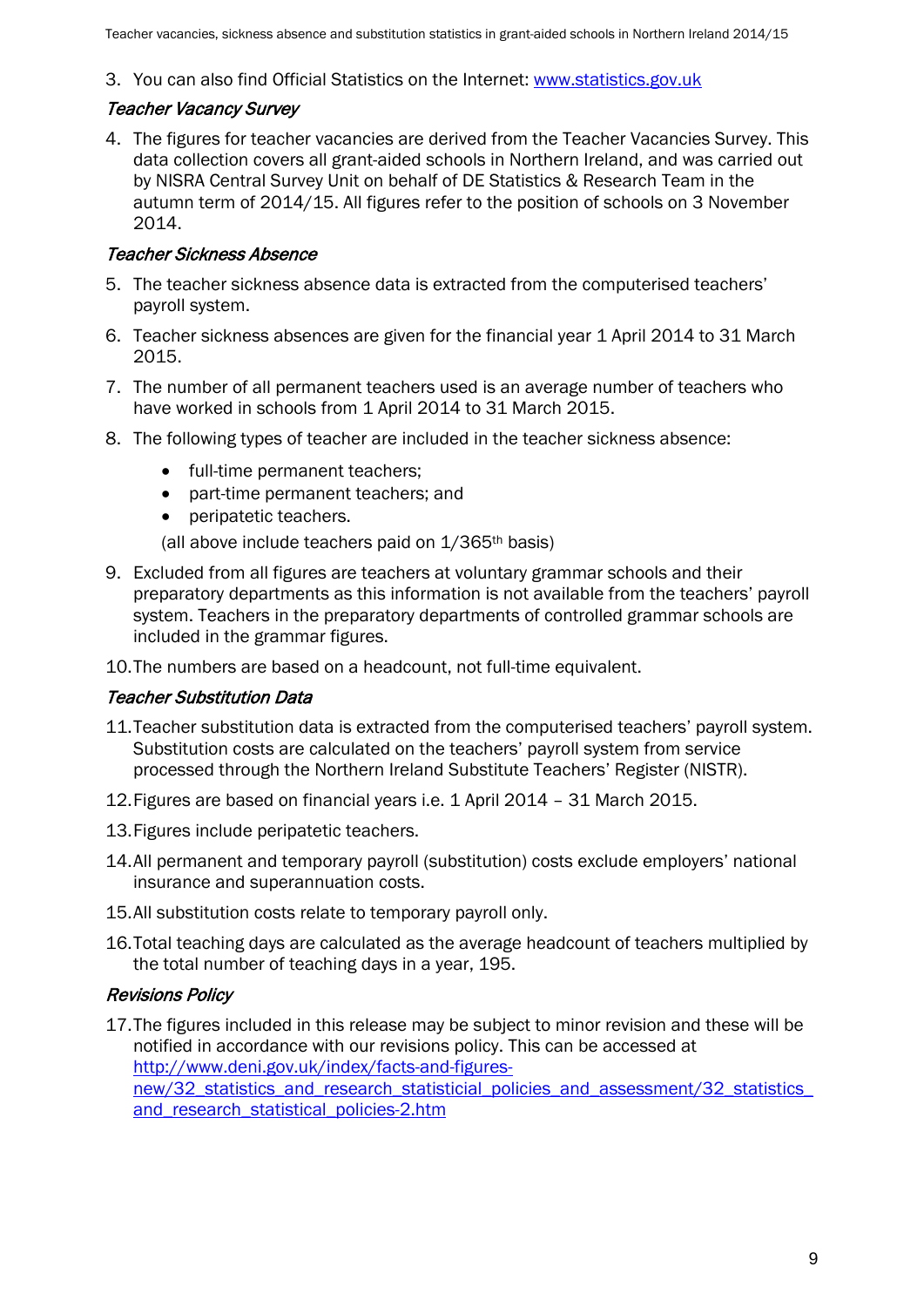#### Definition of management types

18.Definitions of school management types are as follows:

- Controlled: Schools are managed and funded by the Education Authority through Boards of Governors (BoG). Primary and post-primary school BoGs consist of representatives of transferors - mainly the Protestant churches - along with representatives of parents, teachers and the EA.
- Voluntary: Self-governing schools, generally of long standing, originally established to provide an academic education at post primary level on a fee paying basis. Now funded by the Department and managed by Boards of Governors. The BoGs are constituted in accordance with each school's scheme of management - usually representatives of foundation governors, parents, teachers and in most cases, DE or EA representatives. The BoGs is the employing authority and is responsible for the employment of all staff in its school.
- Maintained schools are managed by Boards of Governors which consist of members nominated by trustees, along with representatives of parents, teachers and the Education Authority. These schools are funded through the ELBs for their running costs and directly by the Department in relation to capital building works. For Catholic Maintained schools, the Employing Authority is the Council for Catholic Maintained Schools (CCMS). Other maintained schools are any schools that are not Catholic maintained. They are typically, but not exclusively, Irish medium schools.
- Controlled integrated: Controlled schools which have acquired integrated status.
- Grant Maintained integrated: Self-governing schools with integrated education status, funded directly by the Department of Education and managed by Boards of Governors. The BoG is the employing authority and responsible for employing staff.

#### General

19.The following symbols are used in the tables in this Press Release:

 $*$  = Relates to fewer than 5 cases

# = Number (5 or more) suppressed to prevent disclosure of small numbers elsewhere

- = Indicates no schools in this category

#### Further Information

Requests for further information should be addressed to:-

Mr Stephen Paulin Statistics and Research Team Department of Education Rathgael House Balloo Road Rathgill Bangor BT19 7PR Telephone (028) 9127 9638 Fax (028) 9127 9594 E-mail [stephen.paulin@deni.gov.uk](mailto:stephen.paulin@deni.gov.uk)

DE Statistical Bulletins can be accessed at the DE Internet site - [http://www.deni.gov.uk](http://www.deni.gov.uk/) under the Facts and Figures section.

#### Press enquiries should be made to the Department's Press Office at the same address, telephone (028) 9127 9772/fax (028) 9127 9271.

Please send any feedback on the content or presentation of this publication to the E-mail address: [stephen.paulin@deni.gov.uk](mailto:stephen.paulin@deni.gov.uk)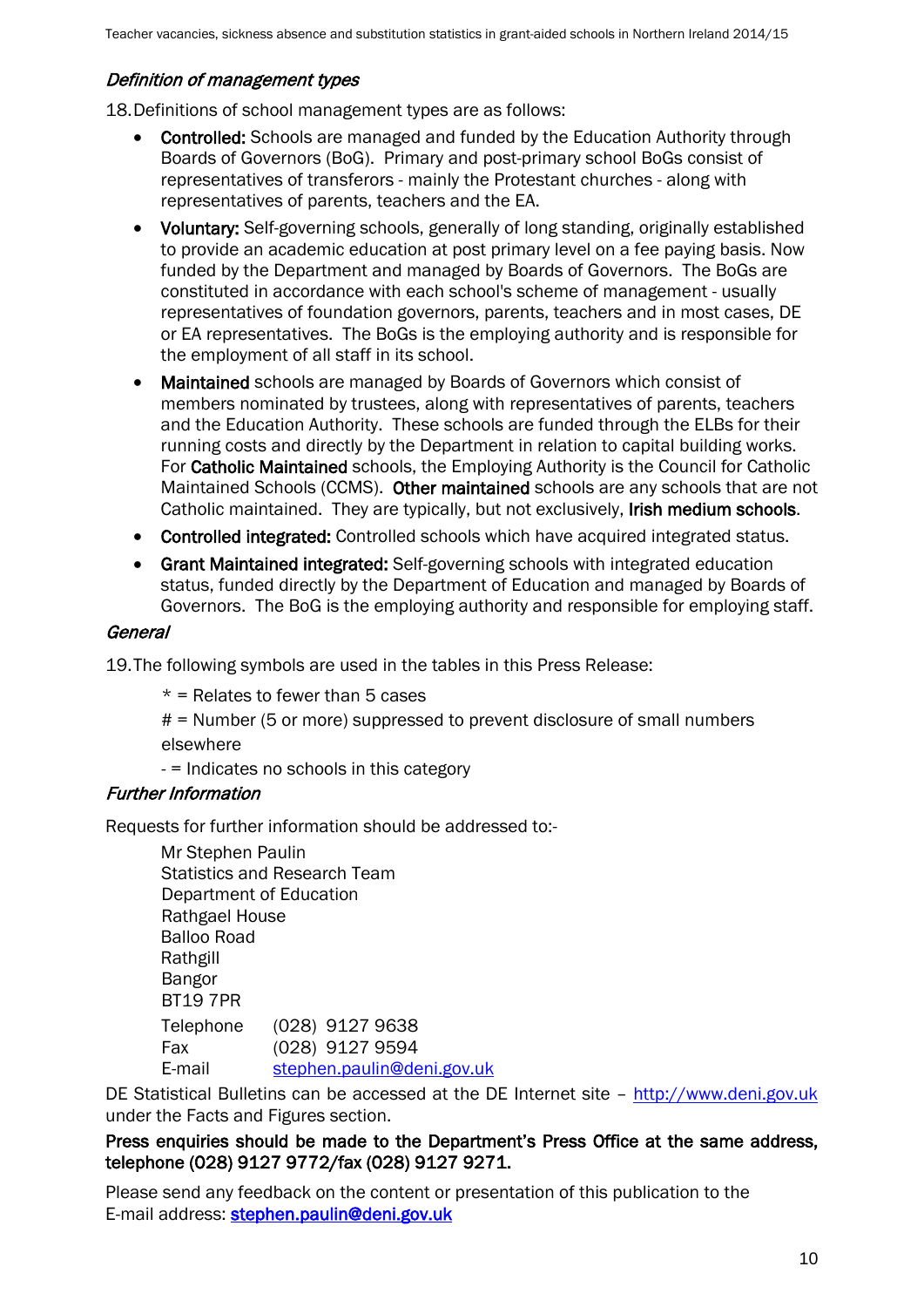|                                  |                         |               | <b>Permanent positions</b> |                          |               | <b>Temporary positions</b> |                          | <b>All positions</b> |                 |                |
|----------------------------------|-------------------------|---------------|----------------------------|--------------------------|---------------|----------------------------|--------------------------|----------------------|-----------------|----------------|
| <b>School type</b>               | <b>Grade of teacher</b> | <b>Filled</b> | <b>Unfilled</b>            | % filled                 | <b>Filled</b> | <b>Unfilled</b>            | % filled                 | <b>Filled</b>        | <b>Unfilled</b> | % filled       |
| Nursery, primary and             | Principal               | 23            | 8                          | 74.2%                    | 1             | 1                          | 50.0%                    | 24                   | 9               | 72.7%          |
| preparatory schools              | Vice-principal          | 8             | 9                          | 47.1%                    | 3             | 0                          | 100.0%                   | 11                   | 9               | 55.0%          |
|                                  | Classroom teacher       | 101           | 72                         | 58.4%                    | 225           | 45                         | 83.3%                    | 326                  | 117             | 73.6%          |
|                                  | <b>All teachers</b>     | 132           | 89                         | 59.7%                    | 229           | 46                         | 83.3%                    | 361                  | 135             | 72.8%          |
| Post-primary                     | Principal               | 2             | 1                          | 66.7%                    | $\mathbf 0$   | 0                          |                          | $\overline{2}$       | 1               | 66.7%          |
| (secondary (non                  | Vice-principal          |               | 4                          | 20.0%                    | $\mathbf 0$   |                            | 0.0%                     |                      | 5               | 16.7%          |
| grammar) and<br>grammar) schools | Classroom teacher       | 95            | 26                         | 78.5%                    | 161           | 31                         | 83.9%                    | 256                  | 57              | 81.8%          |
|                                  | <b>All teachers</b>     | 98            | 31                         | 76.0%                    | 161           | 32                         | 83.4%                    | 259                  | 63              | 80.4%          |
| <b>Special schools</b>           | Principal               |               | 0                          | 100.0%                   | 0             | 0                          | $\overline{\phantom{a}}$ |                      | 0               | 100.0%         |
|                                  | Vice-principal          | $\Omega$      | 0                          | $\overline{\phantom{a}}$ | $\mathbf 0$   | 0                          | $\blacksquare$           | $\Omega$             | $\mathbf 0$     | $\blacksquare$ |
|                                  | Classroom teacher       | 17            | 15                         | 53.1%                    | 14            | 13                         | 51.9%                    | 31                   | 28              | 52.5%          |
|                                  | <b>All teachers</b>     | 18            | 15                         | 54.5%                    | 14            | 13                         | 51.9%                    | 32                   | 28              | 53.3%          |
| All grant-aided                  | Principal               | 26            | 9                          | 74.3%                    | 1             |                            | 50.0%                    | 27                   | 10              | 73.0%          |
| schools                          | Vice-principal          | 9             | 13                         | 40.9%                    | 3             |                            | 75.0%                    | 12                   | 14              | 46.2%          |
|                                  | Classroom teacher       | 213           | 113                        | 65.3%                    | 400           | 89                         | 81.8%                    | 613                  | 202             | 75.2%          |
|                                  | <b>All teachers</b>     | 248           | 135                        | 64.8%                    | 404           | 91                         | 81.6%                    | 652                  | 226             | 74.3%          |

## **Table 1. Teacher vacancies in grant-aided schools in Northern Ireland, 2014**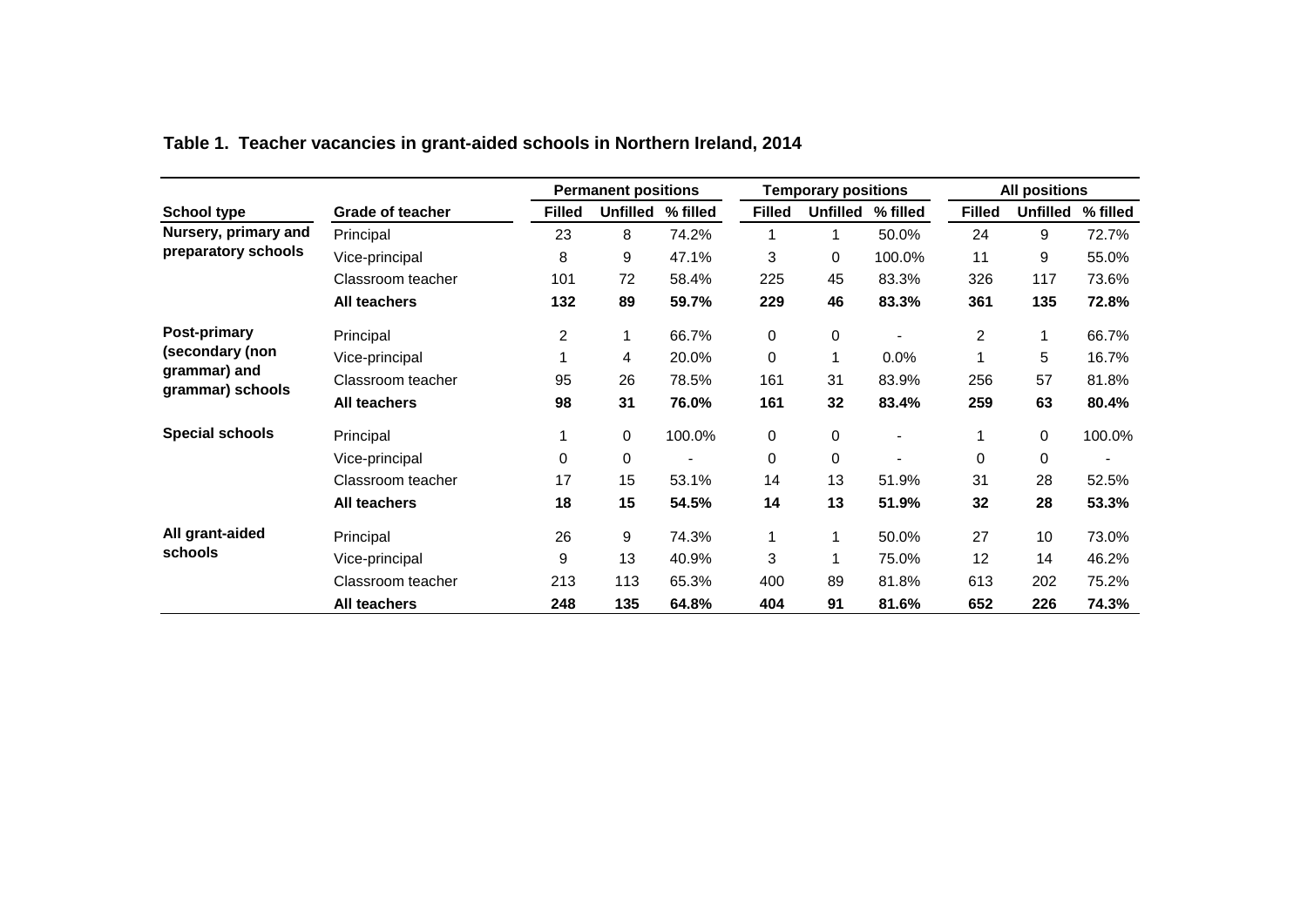#### **Table 2. Sickness absence of all permanent teachers in Northern Ireland by school type<sup>1</sup> : 1 April 2014 to 31 March 2015**

|                                                                      |                |         |           |         |                | Peripatetic |         |
|----------------------------------------------------------------------|----------------|---------|-----------|---------|----------------|-------------|---------|
|                                                                      | <b>Nursery</b> | Primary | Secondary | Grammar | <b>Special</b> | Units       | Total   |
| Number of teachers taking a period of sickness absence               | 107            | 4,142   | 3,908     | 605     | 623            | 206         | 9,591   |
| Percentage of teacher taking a period of sickness absence            | 53.5%          | 50.5%   | 68.3%     | 59.8%   | 69.4%          | 70.7%       | 58.7%   |
| Number of full-time teachers taking a period of sickness absence     | 91             | 3,491   | 3.467     | 505     | 530            | 159         | 8,243   |
| Percentage of full-time teachers taking a period of sickness absence | 53.9%          | 50.8%   | 68.5%     | 59.1%   | 69.2%          | 73.1%       | 59.2%   |
| Number of part-time teachers taking a period of sickness absence     | 16             | 651     | 441       | 100     | 93             | 47          | 1,348   |
| Percentage of part-time teachers taking a period of sickness absence | 51.5%          | 48.5%   | 66.9%     | 63.3%   | 70.5%          | 63.7%       | 56.2%   |
|                                                                      |                |         |           |         |                |             |         |
| Average number of days lost due to sickness:                         |                |         |           |         |                |             |         |
| per teacher taking a period of sick leave                            | 20.0           | 15.9    | 12.3      | 9.4     | 17.7           | 20.2        | 14.3    |
| per teacher (all teachers)                                           | 10.7           | 8.0     | 8.4       | 5.6     | 12.3           | 14.3        | 8.4     |
| Average number of days lost due to sickness:                         |                |         |           |         |                |             |         |
| per full-time teacher taking a period of sick leave                  | 18.8           | 15.6    | 12.0      | 9.3     | 17.8           | 19.2        | 14.0    |
| per teacher (all full-time teachers)                                 | 10.1           | 8.0     | 8.2       | 5.5     | 12.4           | 14.1        | 8.3     |
| Average number of days lost due to sickness:                         |                |         |           |         |                |             |         |
| per part-time teacher taking a period of sick leave                  | 27.1           | 17.3    | 14.2      | 9.8     | 16.5           | 23.4        | 16.0    |
| per teacher (all part-time teachers)                                 | 13.9           | 8.4     | 9.5       | 6.2     | 11.7           | 14.9        | 9.0     |
|                                                                      |                |         |           |         |                |             |         |
| Sickness absences by duration (in days):                             |                |         |           |         |                |             |         |
| 5 days or less                                                       | 230            | 11,119  | 13,104    | 1,742   | 2,487          | 674         | 29,356  |
| %5 days or less                                                      | 10.7%          | 16.9%   | 27.3%     | 30.7%   | 22.6%          | 16.2%       | 21.5%   |
| 6 to 20 days                                                         | 319            | 9,122   | 6,800     | 851     | 1,716          | 518         | 19,326  |
| % 6 to 20 days                                                       | 14.9%          | 13.9%   | 14.2%     | 15.0%   | 15.6%          | 12.5%       | 14.1%   |
| more than 20 days                                                    | 1.591          | 45.589  | 28,020    | 3.077   | 6.794          | 2.964       | 88.035  |
| % more than 20 Days                                                  | 74.3%          | 69.3%   | 58.5%     | 54.3%   | 61.8%          | 71.3%       | 64.4%   |
| Total                                                                | 2,140          | 65,830  | 47,924    | 5,670   | 10,997         | 4,156       | 136,717 |
| % total                                                              | 100.0%         | 100.0%  | 100.0%    | 100.0%  | 100.0%         | 100.0%      | 100.0%  |
| Sickness absences by duration (in days) (full-time teachers):        |                |         |           |         |                |             |         |
| 5 days or less                                                       | 189            | 9,602   | 11,679    | 1,489   | 2,161          | 548         | 25,668  |
| %5 days or less                                                      | 11.1%          | 17.6%   | 28.0%     | 31.7%   | 22.8%          | 17.9%       | 22.3%   |
| 6 to 20 days                                                         | 301            | 7,737   | 6,017     | 726     | 1,434          | 384         | 16,599  |
| % 6 to 20 days                                                       | 17.6%          | 14.2%   | 14.4%     | 15.5%   | 15.2%          | 12.6%       | 14.4%   |
| more than 20 days                                                    | 1,217          | 37,257  | 23,970    | 2,479   | 5,865          | 2,125       | 72,913  |
| % more than 20 Days                                                  | 71.3%          | 68.2%   | 57.5%     | 52.8%   | 62.0%          | 69.5%       | 63.3%   |
| Total                                                                | 1,707          | 54,596  | 41,666    | 4,694   | 9,460          | 3,057       | 115,180 |
| % total                                                              | 100.0%         | 100.0%  | 100.0%    | 100.0%  | 100.0%         | 100.0%      | 100.0%  |
| Sickness absences by duration (in days) (part-time teachers):        |                |         |           |         |                |             |         |
| 5 days or less                                                       | 41             | 1,517   | 1,425     | 253     | 326            | 126         | 3,688   |
| %5 days or less                                                      | 9.5%           | 13.5%   | 22.8%     | 25.9%   | 21.2%          | 11.5%       | 17.1%   |
| 6 to 20 days                                                         | 18             | 1,385   | 783       | 125     | 282            | 134         | 2,727   |
| % 6 to 20 days                                                       | 4.2%           | 12.3%   | 12.5%     | 12.8%   | 18.3%          | 12.2%       | 12.7%   |
| more than 20 days                                                    | 374            | 8,332   | 4,050     | 598     | 929            | 839         | 15,122  |
| % more than 20 Days                                                  | 86.4%          | 74.2%   | 64.7%     | 61.3%   | 60.4%          | 76.3%       | 70.2%   |
| Total                                                                | 433            | 11,234  | 6,258     | 976     | 1,537          | 1,099       | 21,537  |
| % total                                                              | 100.0%         | 100.0%  | 100.0%    | 100.0%  | 100.0%         | 100.0%      | 100.0%  |

 $1$ . Figures exclude voluntary grammar schools.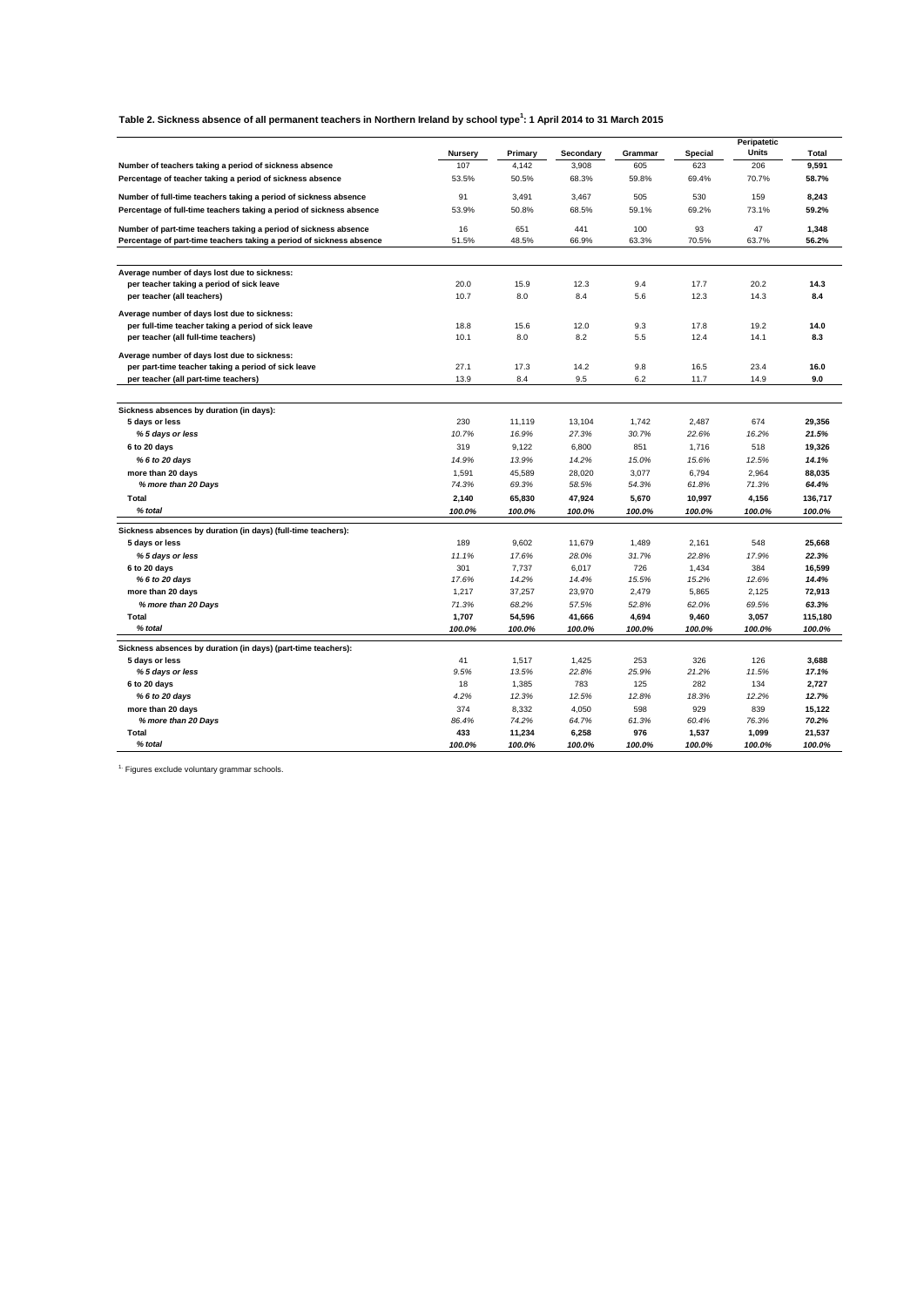| <b>Education and Libray Board and</b> | Days lost due to | <b>Permanent teachers</b> | <b>Working days lost</b> |
|---------------------------------------|------------------|---------------------------|--------------------------|
| <b>Management Type</b>                | <b>sickness</b>  | in post                   | per teacher in post      |
| <b>Belfast Controlled</b>             | 6,321            | 1,008.3                   | 6.3                      |
| North Eastern Controlled              | 18,245           | 2,227.9                   | 8.2                      |
| South Eastern Controlled              | 13,276           | 1,878.0                   | 7.1                      |
| Southern Controlled                   | 12,958           | 1,661.8                   | 7.8                      |
| Western Controlled                    | 7,613            | 893.9                     | 8.5                      |
| <b>Controlled Total</b>               | 58,413           | 7,670.0                   | 7.6                      |
| Catholic Maintained                   | 58,345           | 6,534.8                   | 8.9                      |
| <b>Other Maintained</b>               | 1,311            | 243.3                     | 5.4                      |
| <b>Maintained Total</b>               | 59,656           | 6,778.0                   | 8.8                      |
| Special                               | 10,997           | 897.5                     | 12.3                     |
| <b>Grant Maintained Integrated</b>    | 7,651            | 983.9                     | 7.8                      |
| <b>Total</b>                          | 136,717          | 16,329.4                  | 8.4                      |

**Table 3. Sickness absence of all permanent teachers by former Education and Library**  Board area and management type in Northern Ireland<sup>1</sup>:1 April 2014 to 31 March 2015

 $<sup>1</sup>$  Figures exclude voluntary grammar schools.</sup>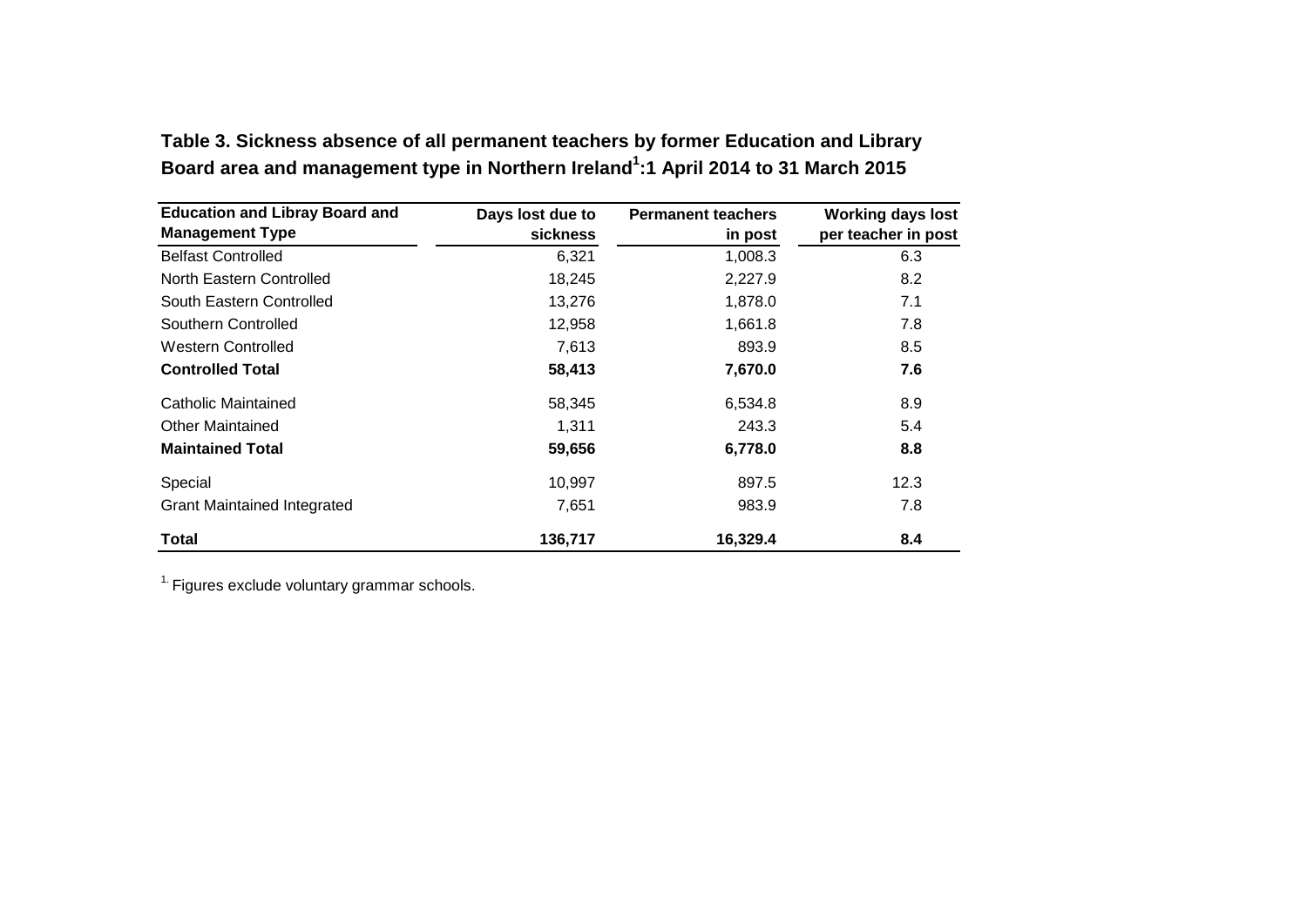**Table 4. Sickness absence of all permanent teachers by school type in Northern Ireland<sup>1</sup> : 2011/12 - 2014/15**

|         |                     | <b>Nursery</b>                         |                     | Primary                                |                     | Grammar                                |                     | Secondary                              |                     | Special                                |                     | Peripatetic                            |                     | <b>Total</b>                           |
|---------|---------------------|----------------------------------------|---------------------|----------------------------------------|---------------------|----------------------------------------|---------------------|----------------------------------------|---------------------|----------------------------------------|---------------------|----------------------------------------|---------------------|----------------------------------------|
|         | Days lost<br>due to | Working<br>days lost per<br>teacher in | Days lost<br>due to | Workina<br>days lost per<br>teacher in | Days lost<br>due to | Working<br>days lost per<br>teacher in | Days lost<br>due to | Working<br>days lost per<br>teacher in | Days lost<br>due to | Workina<br>days lost per<br>teacher in | Days lost<br>due to | Working<br>days lost per<br>teacher in | Days lost<br>due to | Working<br>days lost per<br>teacher in |
| Year    | sickness            | post                                   | sickness            | post                                   | sickness            | post                                   | sickness            | post                                   | sickness            | post                                   | sickness            | post                                   | sickness            | post                                   |
| 2011/12 | .634                | 7.9                                    | 55,572              | 6.9                                    | 5,595               | 5.3                                    | 44,290              | 7.3                                    | 9,472               | 11.4                                   | 3,076               | 10.7                                   | 119.639             | 7.2                                    |
| 2012/13 | 2.238               | 11.0                                   | 59,398              | 7.4                                    | 5,333               | 5.3                                    | 45,977              | 7.9                                    | 8,907               | 10.6                                   | 3,386               | 12.4                                   | 125.239             | 7.8                                    |
| 2013/14 | 1,952               | 9.6                                    | 65,061              | 8.1                                    | 5,942               | 6.2                                    | 46,919              | 8.2                                    | 9,277               | 11.2                                   | 2,716               | 9.3                                    | 131.867             | 8.2                                    |
| 2014/15 | 2.140               | 10.7                                   | 65.830              | 8.0                                    | 5,670               | 5.6                                    | 47.924              | 8.4                                    | 10,997              | 12.3                                   | 4,156               | 14.3                                   | 136.717             | 8.4                                    |

 $<sup>1</sup>$  Figures exclude voluntary grammar schools.</sup>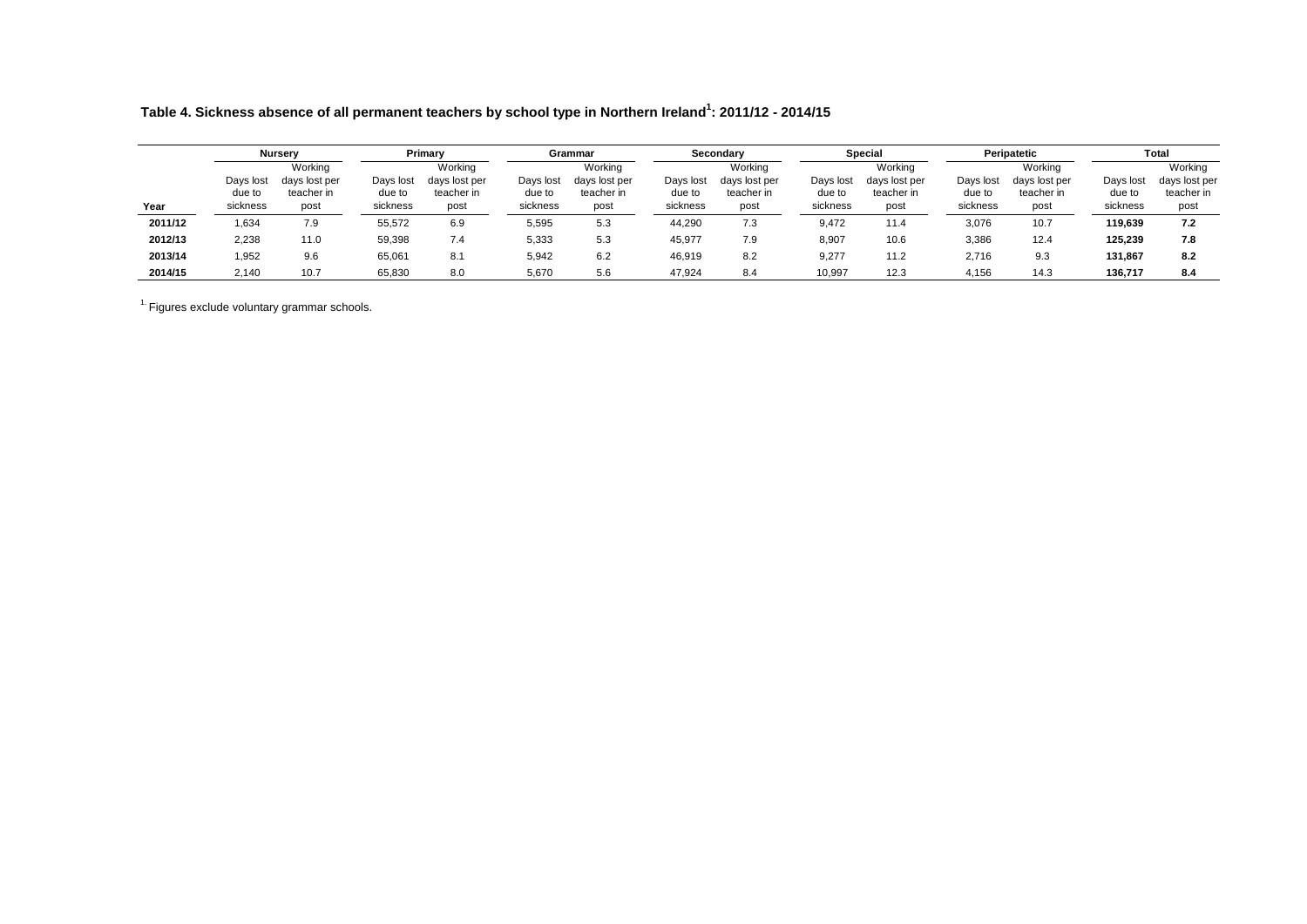**Table 5. Teacher sustitution costs by former Education and Library Board area and management type in Northern Ireland1,2: 2010/11 - 2014/15**

|                                                           |                              | 2010/11                                             |                                                                  |                              | 2011/12                                                          |                                                                  |                              | 2012/13                                                          |                                                                  |                              | $2013/14^{3,4}$                                     |                                                                  |                              | $2014\sqrt{15}^{4,5}$                                            |                                                                  |
|-----------------------------------------------------------|------------------------------|-----------------------------------------------------|------------------------------------------------------------------|------------------------------|------------------------------------------------------------------|------------------------------------------------------------------|------------------------------|------------------------------------------------------------------|------------------------------------------------------------------|------------------------------|-----------------------------------------------------|------------------------------------------------------------------|------------------------------|------------------------------------------------------------------|------------------------------------------------------------------|
| <b>Education and Library Board and Management</b><br>Type | <b>Substitution</b><br>Costs | <b>Total Perm</b><br><b>Payroll Salary</b><br>Costs | <b>Substitution</b><br>costs as<br>proportion of<br>salary costs | <b>Substitution</b><br>Costs | <b>Total Perm</b><br><b>Pavroll Salarv</b><br>Costs <sup>t</sup> | <b>Substitution</b><br>costs as<br>proportion of<br>salary costs | <b>Substitution</b><br>Costs | <b>Total Perm</b><br><b>Pavroll Salary</b><br>Costs <sup>6</sup> | <b>Substitution</b><br>costs as<br>proportion of<br>salary costs | <b>Substitution</b><br>Costs | <b>Total Perm</b><br><b>Payroll Salary</b><br>Costs | <b>Substitution</b><br>costs as<br>proportion of<br>salary costs | <b>Substitution</b><br>Costs | <b>Total Perm</b><br><b>Pavroll Salarv</b><br>Costs <sup>t</sup> | <b>Substitution</b><br>costs as<br>proportion of<br>salary costs |
| Belfast Area Controlled <sup>7</sup>                      | 5,201,793.26                 | 43,296,730.54                                       | 12.01                                                            | 4,711,633.59                 | 43,515,448.99                                                    | 10.83                                                            | 5,095,296.45                 | 43,593,667.00                                                    | 11.69                                                            | 5,755,727.37                 | 43,382,513.67                                       | 13.27                                                            | 5,939,915.21                 | 46,002,692.03                                                    | 12.91                                                            |
| Belfast Area Maintained                                   | 4,357,979.06                 | 48,919,348.92                                       | 8.91                                                             | 4,155,377.53                 | 48,967,192.07                                                    | 8.49                                                             | 4,510,325.83                 | 49,497,229.25                                                    | 9.11                                                             | 4,545,102.89                 | 48,158,698.54                                       | 9.44                                                             | 5,201,420.10                 | 49.177.792.31                                                    | 10.58                                                            |
| <b>Belfast Total</b>                                      | 9.559.772.32                 | 92,216,079.46                                       | 10.37                                                            | 8.867.011.12                 | 92.482.641.06                                                    | 9.59                                                             | 9,605,622.28                 | 93,090,896.25                                                    | 10.32                                                            | 10,300,830.26                | 91,541,212.21                                       | 11.25                                                            | 11.141.335.31                | 95.180.484.34                                                    | 11.71                                                            |
| North Eastern Area Controlled'                            | 8.883.702.63                 | 89.995.618.77                                       | 9.87                                                             | 8.768.742.54                 | 89.623.225.82                                                    | 9.78                                                             | 9.129.419.08                 | 89.721.067.65                                                    | 10.18                                                            | 9.609.205.25                 | 86.150.321.87                                       | 11.15                                                            | 10,180,724.90                | 87.019.062.74                                                    | 11.70                                                            |
| North Eastern Area Maintained                             | 4,165,170.04                 | 40.716.289.13                                       | 10.23                                                            | 3,875,758.56                 | 41,372,338.81                                                    | 9.37                                                             | 3,986,875.51                 | 41,703,434.17                                                    | 9.56                                                             | 3,953,316.75                 | 40.686.706.17                                       | 9.72                                                             | 4,526,641.25                 | 41,481,041.51                                                    | 10.91                                                            |
| <b>North Eastern Total</b>                                | 13.048.872.67                | 130.711.907.90                                      | 9.98                                                             | 12.644.501.10                | 130.995.564.63                                                   | 9.65                                                             | 13.116.294.59                | 131.424.501.82                                                   | 9.98                                                             | 13.562.522.00                | 126.837.028.04                                      | 10.69                                                            | 14.707.366.15                | 128.500.104.25                                                   | 11.45                                                            |
| South Eastern Area Controlled                             | 8.728.714.15                 | 76.534.560.37                                       | 11.40                                                            | 8,361,992.07                 | 77.206.330.67                                                    | 10.83                                                            | 8,733,247.66                 | 78.470.479.37                                                    | 11.13                                                            | 10,466,380.36                | 73.615.765.02                                       | 14.22                                                            | 10,039,901.04                | 75.837.675.35                                                    | 13.24                                                            |
| South Eastern Area Maintained'                            | 3,567,152.88                 | 31,996,834.75                                       | 11.15                                                            | 3,128,518.96                 | 32,633,332.60                                                    | 9.59                                                             | 3,194,502.39                 | 32,892,075.95                                                    | 9.71                                                             | 3,410,434.42                 | 31,904,310.39                                       | 10.69                                                            | 3,416,069.75                 | 32,958,296.97                                                    | 10.36                                                            |
| South Eastern Total                                       | 12,295,867.03                | 108,531,395.12                                      | 11.33                                                            | 11,490,511.03                | 109,839,663.27                                                   | 10.46                                                            |                              | 11,927,750.05 111,362,555.32                                     | 10.71                                                            | 13,876,814.78                | 105,520,075.41                                      | 13.15                                                            | 13,455,970.79                | 108,795,972.32                                                   | 12.37                                                            |
| Southern Area Controlled'                                 | 5.906.347.94                 | 63.101.133.36                                       | 9.36                                                             | 5,364,725.94                 | 64.227.857.79                                                    | 8.35                                                             | 5.760.401.85                 | 64.902.813.67                                                    | 8.88                                                             | 6,194,561.93                 | 62.722.880.73                                       | 9.88                                                             | 6,314,604.<br>.18            | 64.652.876.40                                                    | 9.77                                                             |
| Southern Area Maintained                                  | 8.448.643.77                 | 73.840.088.04                                       | 11.44                                                            | 7.770.804.73                 | 75.510.429.44                                                    | 10.29                                                            | 7,992,572.33                 | 77.067.344.82                                                    | 10.37                                                            | 8,752,312.10                 | 73.903.992.84                                       | 11.84                                                            | 8.954.504.96                 | 75.774.478.19                                                    | 11.82                                                            |
| <b>Southern Total</b>                                     | 14.354.991.71                | 136.941.221.40                                      | 10.48                                                            | 13,135,530.67                | 139.738.287.23                                                   | 9.40                                                             | 13,752,974.18                | 141,970,158.49                                                   | 9.69                                                             | 14.946.874.03                | 136,626,873.57                                      | 10.94                                                            | 15,269,109.14                | 140,427,354.59                                                   | 10.87                                                            |
| Western Area Controlled <sup>7</sup>                      | 3.651.723.23                 | 39.389.254.37                                       | 9.27                                                             | 3,367,229.39                 | 39.042.019.86                                                    | 8.62                                                             | 3.640.087.62                 | 39.929.772.15                                                    | 9.12                                                             | 3.671.459.82                 | 37.433.683.79                                       | 9.81                                                             | 3.843.653.63                 | 38.243.415.67                                                    | 10.05                                                            |
| Western Area Maintained'                                  | 5,859,175.42                 | 63,780,704.05                                       | 9.19                                                             | 5,703,943.52                 | 64, 147, 917. 27                                                 | 8.89                                                             | 5,800,583.20                 | 64,641,257.43                                                    | 8.97                                                             | 6,031,397.14                 | 61,513,423.44                                       | 9.81                                                             | 6,018,219.51                 | 63,127,764.52                                                    | 9.53                                                             |
| <b>Western Total</b>                                      | 9.510.898.65                 | 103,169,958.42                                      | 9.22                                                             | 9.071.172.91                 | 103,189,937.13                                                   | 8.79                                                             |                              | 9,440,670.82 104,571,029.58                                      | 9.03                                                             | 9,702,856.96                 | 98.947.107.23                                       | 9.81                                                             | 9.861.873.14                 | 101,371,180.19                                                   | 9.73                                                             |
| <b>GMI</b>                                                | 2.656.420.85                 | 34,862,464.19                                       | 7.62                                                             | 2,265,692.68                 | 35.080.490.75                                                    | 6.46                                                             | 2.480.216.74                 | 35,289,573.34                                                    | 7.03                                                             | 2.944.695.15                 | 34,515,502.11                                       | 8.53                                                             | 2,919,184.11                 | 35,861,201.40                                                    | 8.14                                                             |
| <b>Grand Total</b>                                        |                              | 61.426.823.23 606.433.026.49                        | 10.13                                                            |                              | 57.474.419.51 611.326.584.07                                     | 9.40                                                             |                              | 60.323.528.66 617.708.714.80                                     | 9.77                                                             |                              | 65.334.593.18 593.987.798.57                        | 11.00                                                            |                              | 67.354.838.64 610.136.297.09                                     | 11.04                                                            |

 $1.$  Figures supplied are in financial years i.e. April - March

<sup>2</sup>. Figures exclude voluntary grammar schools.

3. Figures include the incremental progression for teachers but do not include the 1% pay increase from September 2013 onwards

4. 2013/14 figures onwards also exclude the following misc. Payments - Termination Payments, Travel and Subsistence related payments, Programme/Project related payments, Lunchtime Supervision, Essential User Lump Sum.

<sup>5.</sup> Figures include the incremental progression for teachers but do not include the pay increase from September 2014 onwards.

<sup>6</sup>. Misc payments not included - Pay in Lieu, Honorarium, Redundancy, Misc Payment, NOF Allow, Mileage Allow, Home Centre, Study Centre, Health Awareness

7. Special Schools included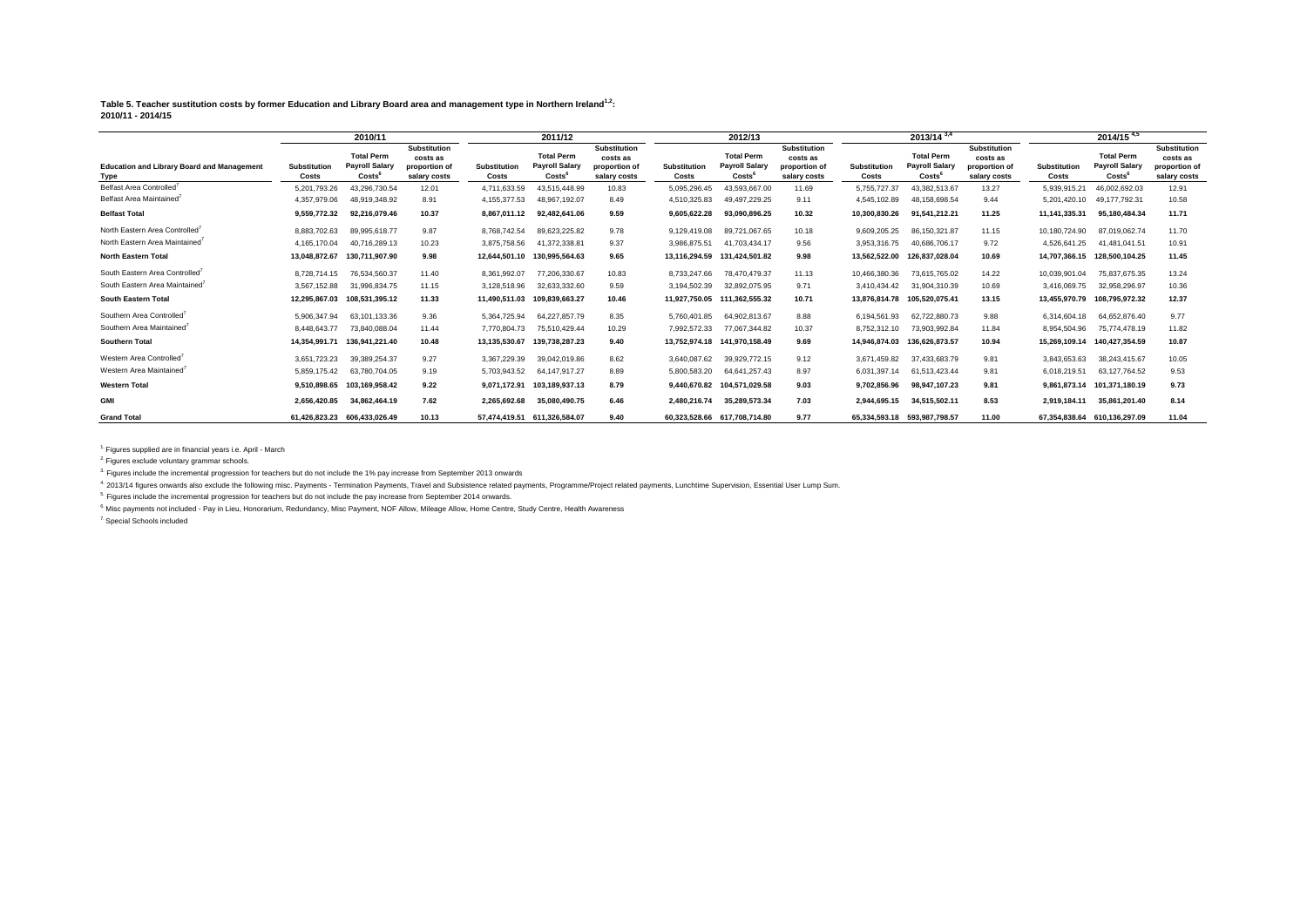**Table 6. Teacher sustitution costs by former Education and Library Board area and management type in Northern Ireland1,2: 2005/06 - 2014/15**

| <b>Education and Library Board and</b><br><b>Management Type</b> | 2005/06       | 2006/07       | 2007/08          | 2008/09       | 2009/10       | 2010/11       | 2011/12       | 2012/13       | 2013/14       | 2014/15       |
|------------------------------------------------------------------|---------------|---------------|------------------|---------------|---------------|---------------|---------------|---------------|---------------|---------------|
| Belfast Area Controlled <sup>3</sup>                             | 3,957,451.39  | 4,538,220.23  | 5,313,751.12     | 5,566,337.11  | 5,059,799.92  | 5,201,793.26  | 4,711,633.59  | 5,095,296.45  | 5,755,727.37  | 5,939,915.21  |
| Belfast Area Maintained <sup>3</sup>                             | 4,039,391.86  | 4,064,754.84  | 4,749,935.06     | 5,242,218.58  | 4,932,063.76  | 4,357,979.06  | 4,155,377.53  | 4,510,325.83  | 4,545,102.89  | 5,201,420.10  |
| <b>Belfast Total</b>                                             | 7,996,843.25  | 8,602,975.07  | 10,063,686.18    | 10,808,555.69 | 9,991,863.68  | 9,559,772.32  | 8,867,011.12  | 9,605,622.28  | 10,300,830.26 | 11,141,335.31 |
| North Eastern Area Controlled <sup>3</sup>                       | 7,793,489.49  | 8,077,705.22  | 9,034,048.94     | 10,130,238.82 | 9,310,929.85  | 8,883,702.63  | 8,768,742.54  | 9,129,419.08  | 9,609,205.25  | 10,180,724.90 |
| North Eastern Area Maintained <sup>3</sup>                       | 3,333,235.56  | 3,315,694.76  | 3,691,224.50     | 4,211,609.63  | 4,403,572.94  | 4,165,170.04  | 3,875,758.56  | 3,986,875.51  | 3,953,316.75  | 4,526,641.25  |
| <b>North Eastern Total</b>                                       | 11,126,725.05 | 11,393,399.98 | 12,725,273.44    | 14,341,848.45 | 13,714,502.79 | 13,048,872.67 | 12,644,501.10 | 13,116,294.59 | 13,562,522.00 | 14,707,366.15 |
| South Eastern Area Controlled <sup>3</sup>                       | 6,368,487.95  | 6,502,737.39  | 7,269,713.34     | 8,649,782.89  | 8,690,712.40  | 8,728,714.15  | 8,361,992.07  | 8,733,247.66  | 10,466,380.36 | 10,039,901.04 |
| South Eastern Area Maintained <sup>3</sup>                       | 2,963,057.88  | 2,800,966.43  | 3,296,520.57     | 3,747,126.04  | 3,891,732.28  | 3,567,152.88  | 3,128,518.96  | 3,194,502.39  | 3,410,434.42  | 3,416,069.75  |
| <b>South Eastern Total</b>                                       | 9,331,545.83  | 9,303,703.82  | 10,566,233.91    | 12,396,908.93 | 12,582,444.68 | 12,295,867.03 | 11,490,511.03 | 11,927,750.05 | 13,876,814.78 | 13,455,970.79 |
| Southern Area Controlled <sup>3</sup>                            | 4,873,725.74  | 5,323,085.96  | 5,718,332.53     | 6,344,979.79  | 5,794,931.28  | 5,906,347.94  | 5,364,725.94  | 5,760,401.85  | 6,194,561.93  | 6,314,604.18  |
| Southern Area Maintained <sup>3</sup>                            | 6,458,004.39  | 6,466,053.79  | 7,337,685.85     | 8,286,440.64  | 8,684,070.35  | 8,448,643.77  | 7,770,804.73  | 7,992,572.33  | 8,752,312.10  | 8,954,504.96  |
| <b>Southern Total</b>                                            | 11,331,730.13 | 11,789,139.75 | 13,056,018.38    | 14,631,420.43 | 14,479,001.63 | 14,354,991.71 | 13,135,530.67 | 13,752,974.18 | 14,946,874.03 | 15,269,109.14 |
| Western Area Controlled <sup>3</sup>                             | 3,843,355.61  | 4,179,420.52  | 4,218,751.80     | 4,255,236.72  | 4,030,922.83  | 3,651,723.23  | 3,367,229.39  | 3,640,087.62  | 3,671,459.82  | 3,843,653.63  |
| Western Area Maintained <sup>3</sup>                             | 5,234,171.54  | 5,218,243.98  | 6,045,656.84     | 6,887,420.06  | 6,475,495.32  | 5,859,175.42  | 5,703,943.52  | 5,800,583.20  | 6,031,397.14  | 6,018,219.51  |
| <b>Western Total</b>                                             | 9,077,527.15  | 9,397,664.50  | 10,264,408.64    | 11,142,656.78 | 10,506,418.15 | 9,510,898.65  | 9,071,172.91  | 9,440,670.82  | 9,702,856.96  | 9,861,873.14  |
| <b>Grant Maintained Integrated</b>                               | 1,838,753.89  | 2,249,698.55  | 2,487,915.06     | 2,754,098.92  | 2,702,369.40  | 2,656,420.85  | 2,265,692.68  | 2,480,216.74  | 2,944,695.15  | 2,919,184.11  |
| <b>Grand Total</b>                                               | 50,703,125.30 | 52,736,581.67 | 59, 163, 535. 61 | 66,075,489.20 | 63,976,600.33 | 61,426,823.23 | 57,474,419.51 | 60,323,528.66 | 65,334,593.18 | 67,354,838.64 |
| <b>Special Schools Breakdown</b>                                 |               |               |                  |               |               |               |               |               |               |               |
| Category                                                         | 2005/06       | 2006/07       | 2007/08          | 2008/09       | 2009/10       | 2010/11       | 2011/12       | 2012/13       | 2013/14       | 2014/15       |
| Special Schools Controlled                                       | 3,537,835.33  | 3,691,941.53  | 3,979,872.86     | 3,934,759.32  | 4,086,134.18  | 4,215,369.04  | 4,087,518.86  | 4,537,306.63  | 4,489,520.73  | 4,504,849.69  |
| Special Schools Maintained                                       | 310,981.49    | 284,807.44    | 267,922.00       | 276,833.48    | 162,195.45    | 171,718.87    | 102,351.25    | 238,233.97    | 252,062.34    | 293,002.21    |
| <b>Special Schools Total</b>                                     | 3,848,816.82  | 3,976,748.97  | 4,247,794.86     | 4,211,592.80  | 4,248,329.63  | 4,387,087.91  | 4,189,870.11  | 4,775,540.60  | 4,741,583.07  | 4,797,851.90  |

 $1.$  Figures supplied are in financial years i.e. April - March

2. Figures exclude voluntary grammar schools.

3. Special Schools included

<sup>4.</sup> Figures include the incremental progression for teachers but do not include the 1% pay increase from September 2013 onwards

<sup>5.</sup> Figures include the incremental progression for teachers but do not include the pay increase from September 2014 onwards.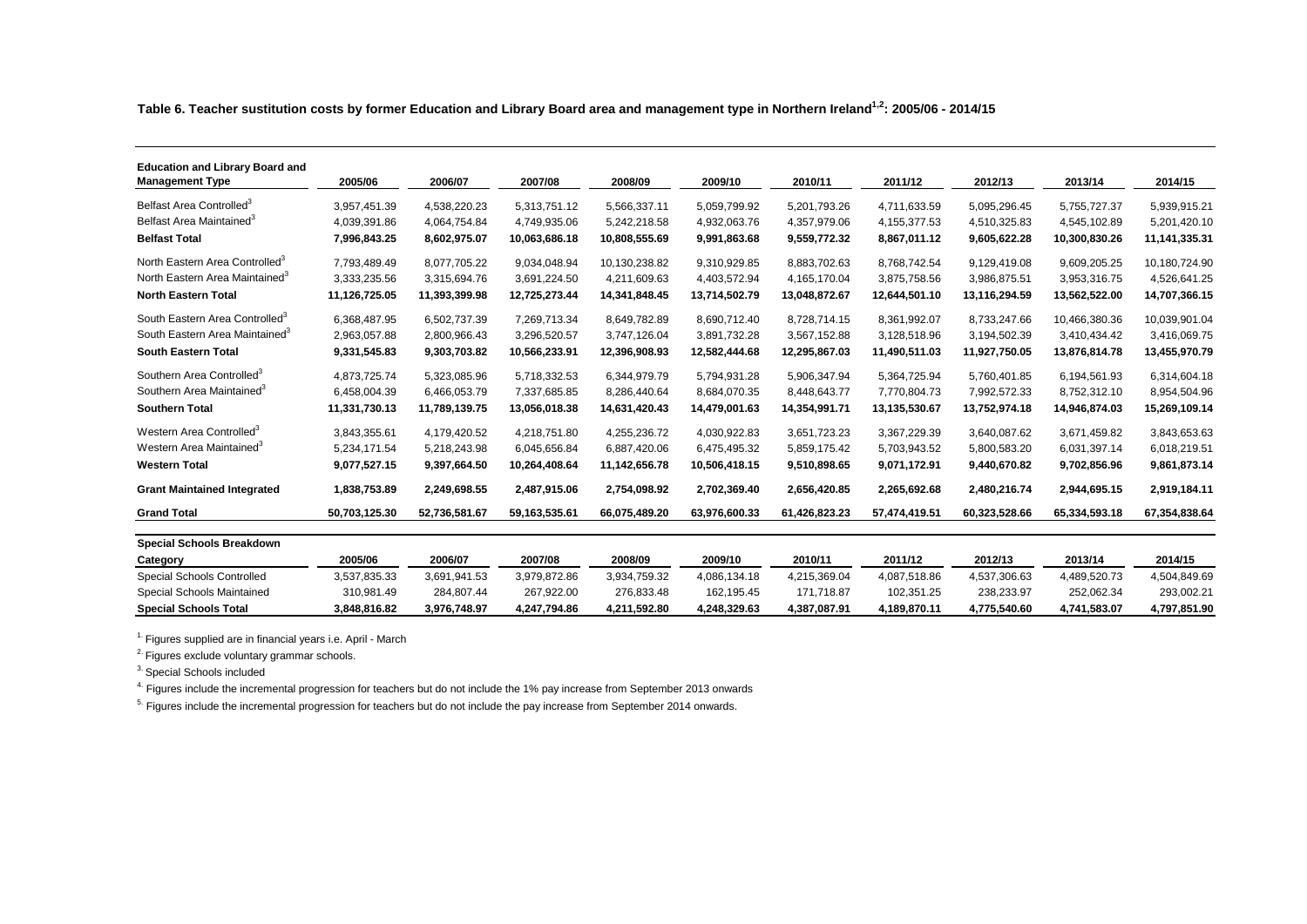| <b>School Type</b>   | 2005/06       | 2006/07       | 2007/08       | 2008/09       | 2009/10       | 2010/11       | 2011/12       | 2012/13       | 2013/14 <sup>3</sup> | 2014/15 <sup>4</sup> |
|----------------------|---------------|---------------|---------------|---------------|---------------|---------------|---------------|---------------|----------------------|----------------------|
| Nursery              | 900,386.92    | 966,083.73    | 976,123.95    | 963,855.77    | 847,044.80    | 779,349.84    | 809,492.17    | 851,463.23    | 1,063,824.28         | 1,005,772.23         |
| Primary              | 26,821,717.41 | 27,562,164.69 | 31,418,807.47 | 35,650,241.90 | 34,639,898.23 | 32,598,668.88 | 31,033,438.14 | 32,849,694.72 | 36,255,673.46        | 37,473,933.33        |
| Secondary            | 14,422,518.91 | 15,000,861.62 | 16,550,897.99 | 18,225,940.64 | 17,614,977.13 | 17,107,807.99 | 15,598,695.69 | 15,791,779.81 | 16,475,035.33        | 16,752,517.57        |
| Grammar              | 1,852,625.62  | 2,014,745.30  | 2,102,841.76  | 2,365,841.27  | 2,218,186.12  | 2,116,982.44  | 1,874,109.83  | 1,858,082.53  | 2,195,070.61         | 2,637,801.48         |
| Special              | 3,848,816.82  | 3,976,748.97  | 4,247,794.86  | 4,211,592.80  | 4,214,247.48  | 4,387,087.91  | 4,189,870.11  | 4,775,540.60  | 4,741,583.07         | 4,797,851.90         |
| Peripatetic          | 1,018,305.73  | 966,278.81    | 1,379,154.52  | 1,903,917.90  | 1,739,877.17  | 1,780,505.32  | 1,703,120.89  | 1,716,751.03  | 1,658,711.28         | 1,767,778.02         |
| Supply               |               |               |               |               |               |               |               |               |                      |                      |
| <b>GMI Primary</b>   | 682,355.57    | 774,814.53    | 822,571.47    | 928,083.67    | 977,804.15    | 959,911.21    | 880.717.60    | 771,337.33    | 849,817.14           | 1,003,982.26         |
| <b>GMI Secondary</b> | 1,156,398.32  | 1,474,884.02  | 1,665,343.59  | 1,826,015.25  | 1,724,565.25  | 1,696,509.64  | 1,384,975.08  | 1,708,879.41  | 2,094,878.01         | 1,915,201.85         |
| <b>Grand Total</b>   | 50,703,125.30 | 52,736,581.67 | 59,163,535.61 | 66,075,489.20 | 63,976,600.33 | 61,426,823.23 | 57,474,419.51 | 60,323,528.66 | 65,334,593.18        | 67,354,838.64        |
| Year on year         |               |               |               |               |               |               |               |               |                      |                      |
| increases/decreases  | ٠             | 4.0           | 12.2          | 11.7          | $-3.2$        | $-4.0$        | $-6.4$        | 5.0           | 8.3                  | 3.1                  |

Table 7. Teacher subsitution costs by school type in Northern Ireland<sup>1,2</sup>: 2005/06 - 2014/15

<sup>2.</sup> Figures exclude voluntary grammar schools.

 $^3$  Figures include the incremental progression for teachers but do not include the 1% pay increase from September 2013 onwards

<sup>4.</sup> Figures include the incremental progression for teachers but do not include the pay increase from September 2014 onwards.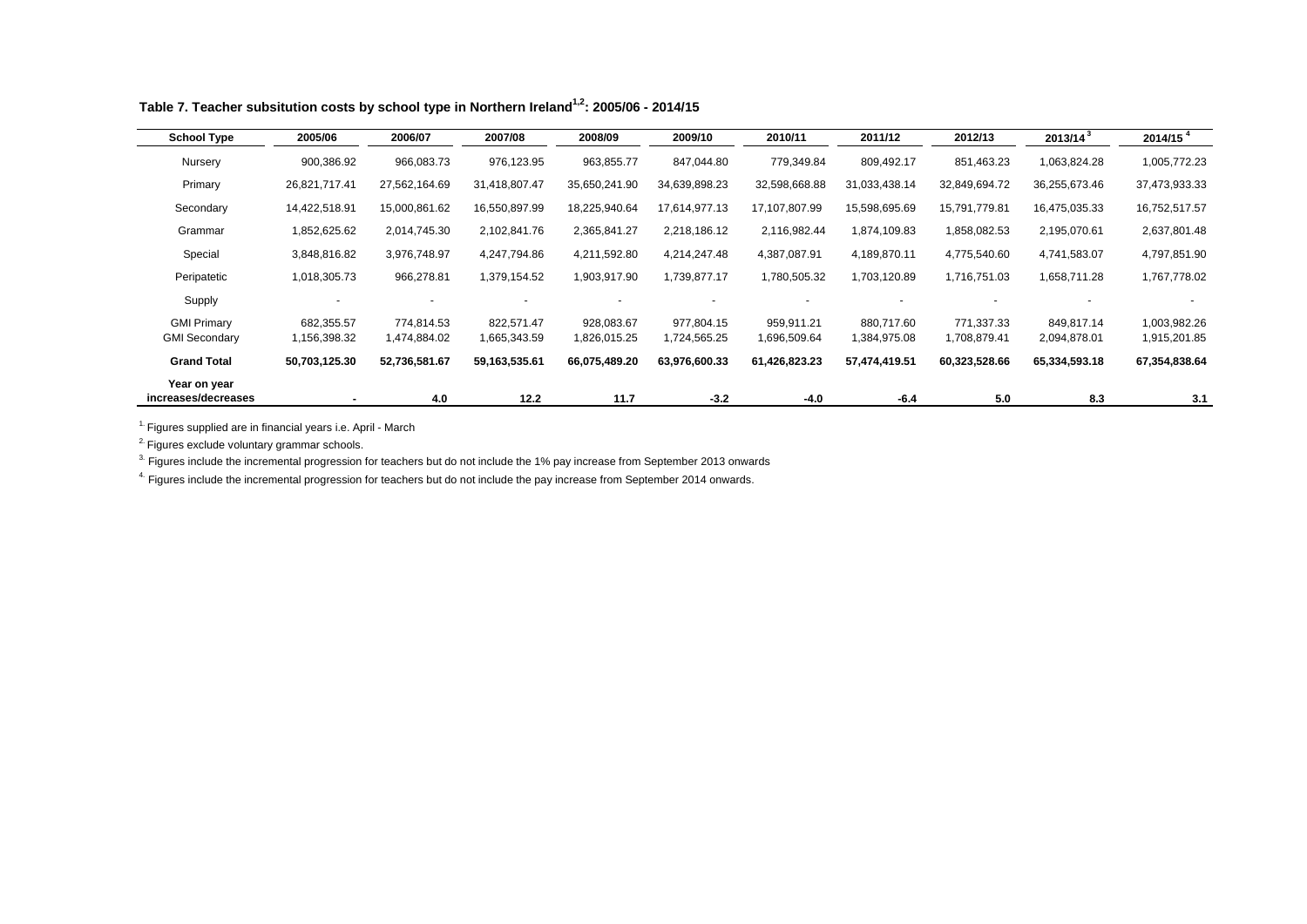|                                                           |               |               | <b>Total Cost</b> |                      |                      |                       | Percentage change     |
|-----------------------------------------------------------|---------------|---------------|-------------------|----------------------|----------------------|-----------------------|-----------------------|
| Categories for substitution analysis                      | 2010/11       | 2011/12       | 2012/13           | 2013/14 <sup>3</sup> | 2014/15 <sup>4</sup> | 2010/11 to<br>2014/15 | 2013/14 to<br>2014/15 |
| <b>Sickness</b>                                           | 11,903,990.73 | 11,265,713.57 | 11,879,783.48     | 12,936,918.31        | 12,783,341.22        | 7.4                   | $-1.2$                |
| Maternity/Adoption/Paternity                              | 13,789,369.16 | 13,473,043.72 | 13,407,374.48     | 13,653,950.66        | 13,273,217.62        | $-3.7$                | $-2.8$                |
| Training/Curriculum/Literacy/Numeracy                     | 7,079,357.49  | 4,881,408.21  | 4,466,900.61      | 5,746,715.93         | 6,261,683.23         | $-11.6$               | 9.0                   |
| Special Education                                         | 2,577,124.59  | 2,561,126.96  | 2,829,453.70      | 3,018,843.75         | 3,222,155.76         | 25.0                  | 6.7                   |
| Relief for Teaching Principals                            | 3,718,569.64  | 3,455,742.22  | 3,593,773.71      | 3,977,884.19         | 3,726,096.43         | 0.2                   | $-6.3$                |
| <b>Union Business</b>                                     | 54,428.76     | 68,123.44     | 97,614.71         | 84,543.16            | 82,360.44            | 51.3                  | $-2.6$                |
| <b>Personal Business</b>                                  | 954,456.38    | 840,193.05    | 809,025.50        | 874.770.47           | 872.173.63           | $-8.6$                | $-0.3$                |
| Vacant Posts                                              | 8,849,631.59  | 8,877,693.73  | 9,572,171.68      | 10,385,463.45        | 11,685,063.81        | 32.0                  | 12.5                  |
| Career Break/Secondment                                   | 3,834,513.48  | 3,457,911.13  | 3,684,961.91      | 4,771,216.24         | 5,465,033.94         | 42.5                  | 14.5                  |
| Initiatives                                               | 6,355,577.89  | 6,237,723.19  | 7,050,340.95      | 7,971,753.56         | 8,276,722.08         | 30.2                  | 3.8                   |
| Public Representation/Consultation                        | 63,904.08     | 69,102.57     | 85,974.97         | 89,108.30            | 67,066.89            | 4.9                   | $-24.7$               |
| Suspension                                                | 139,817.18    | 135,284.16    | 208,460.01        | 259,454.10           | 371,056.62           | 165.4                 | 43.0                  |
| <b>Educational Visits/School Trips</b>                    | 728,414.13    | 623,207.08    | 580,593.35        | 572,577.74           | 467,574.36           | $-35.8$               | $-18.3$               |
| CCEA - Qualifications Development and Conduct             | 298,146.47    | 342,647.03    | 283,760.04        | 264,993.47           | 301,208.91           | 1.0                   | 13.7                  |
| CCEA - Curriculum and Assessment Development and Training | 467,332.05    | 639,081.43    | 824,103.60        | 462,596.56           | 290,326.01           | $-37.9$               | $-37.2$               |
| <b>CCEA - Statutory Assessment Operations</b>             | 601,395.08    | 536,705.08    | 942,055.26        | 258,015.71           | 205,855.75           | $-65.8$               | $-20.2$               |
| CCEA - Accreditation and Regulation of Qualifications     | 10,794.53     | 9,712.94      | 7,180.70          | 5,787.58             | 3,901.94             | $-63.9$               | $-32.6$               |
| Yearly totals                                             | 61,426,823.23 | 57,474,419.51 | 60,323,528.66     | 65,334,593.18        | 67,354,838.64        | 9.7                   | 3.1                   |

<sup>2</sup>. Figures exclude voluntary grammar schools.

<sup>3.</sup> Figures include the incremental progression for teachers but do not include the 1% pay increase from September 2013 onwards

<sup>4.</sup> Figures include the incremental progression for teachers but do not include the pay increase from September 2014 onwards.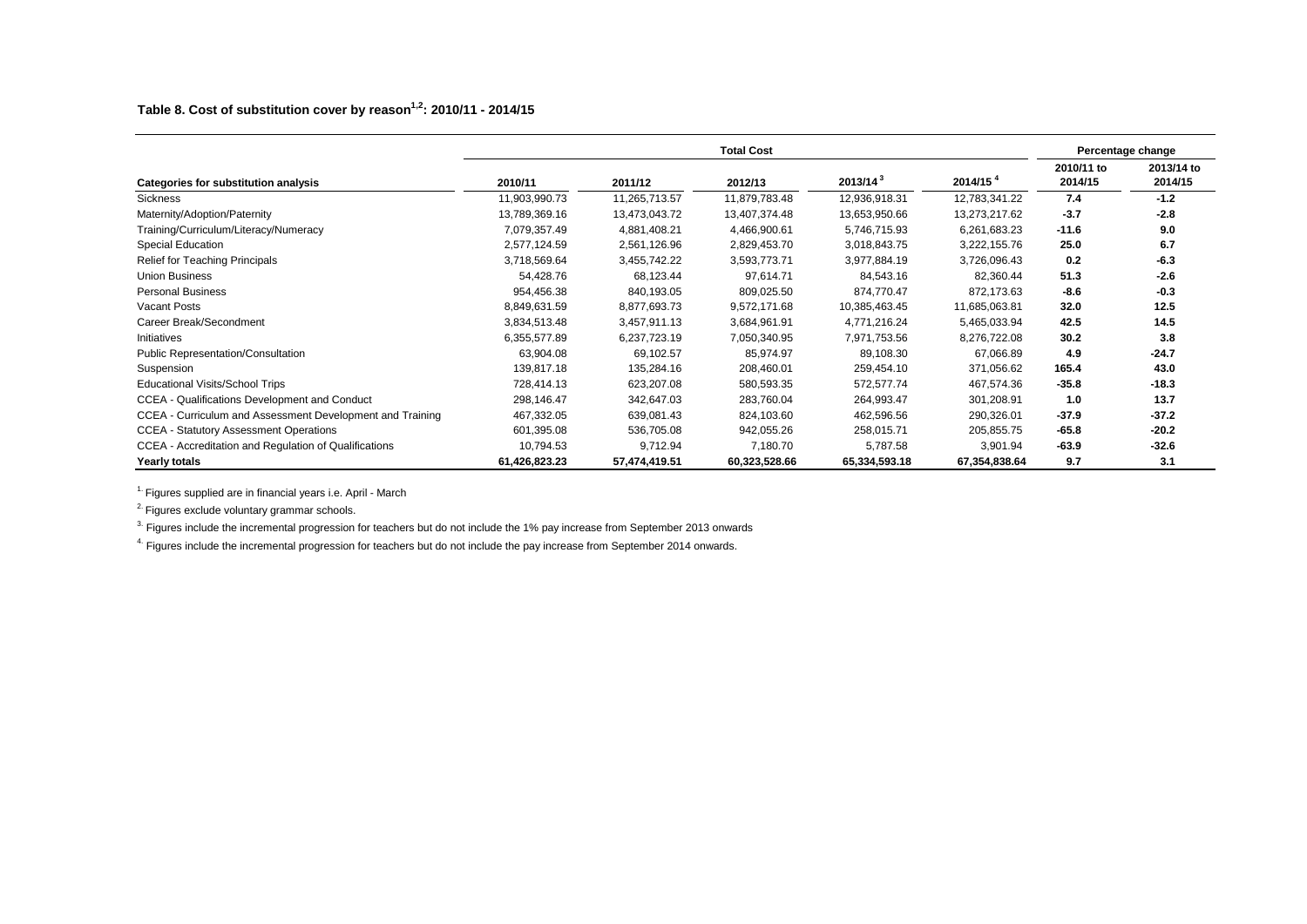|                            | 2005/06   | 2006/07   | 2007/08   | 2008/09   | 2009/10   | 2010/11   | 2011/12   | 2012/13   | 2013/14   | 2014/15   |
|----------------------------|-----------|-----------|-----------|-----------|-----------|-----------|-----------|-----------|-----------|-----------|
| <b>Total Teaching Days</b> | 3.254.355 | 3.195.075 | 3.214.965 | 3.235.440 | 3.196.050 | 3.222.765 | 3.191.175 | 3.123.315 | 3.112.149 | 3.164.682 |
| <b>Substitution Days</b>   | 397.939   | 407.327   | 438.114   | 470.860   | 459.237   | 435.716   | 412.467   | 433.853   | 447.687   | 470,856   |
| % Substitution Days        | 12.2      | 12.7      | 13.6      | 14.6      | 14.4      | 13.5      | 12.9      | 13.9      | 14.4      | 14.9      |

**Table 9. Number of substition days as a proportion of total teaching days in Northern Ireland1,2,3: 2005/06 - 2014/15**

<sup>2.</sup> Figures exclude voluntary grammar schools.

<sup>3.</sup> Includes part-time hours converted to days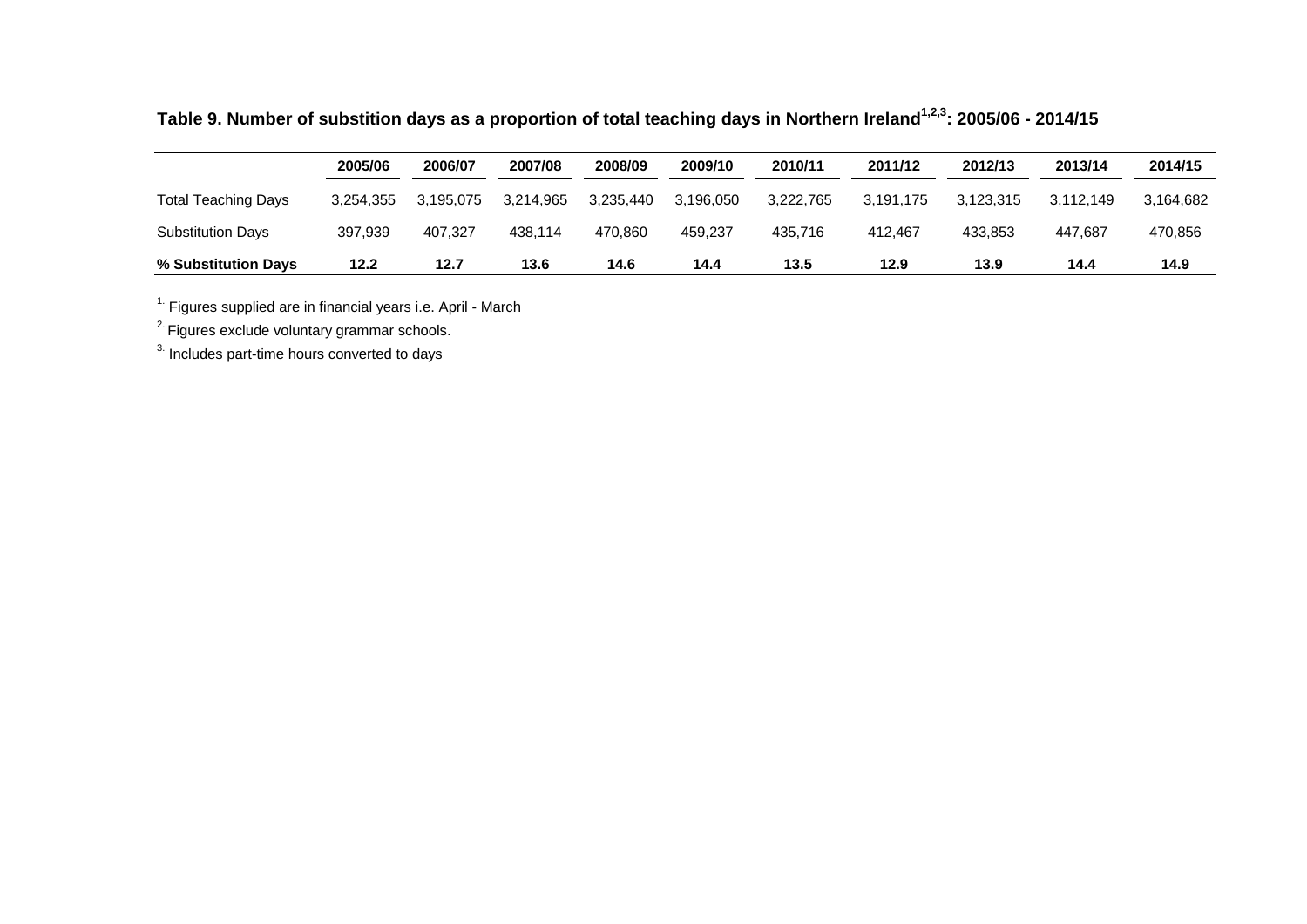**Table 10. Proportion of substitution cover provided by prematurely retired teachers in Northern Ireland1,2,3: 2005/06 - 2014/15**

|                                                   | 2005/06 | 2006/07 | 2007/08 | 2008/09 | 2009/10 | 2010/11 | 2011/12 | 2012/13 | 2013/14 | 2014/15 |
|---------------------------------------------------|---------|---------|---------|---------|---------|---------|---------|---------|---------|---------|
| Total days worked by prematurely retired teachers | 50,872  | 51.766  | 60,350  | 67,927  | 57.116  | 43.169  | 24,896  | 19.129  | 17,121  | 13,946  |
| Total substitution days                           | 397.939 | 407.327 | 438.114 | 470.860 | 459.237 | 435.716 | 412.467 | 433.853 | 447.687 | 470,856 |
| % prematurely retired                             | 12.8    | 12.7    | 13.8    | 14.4    | 12.4    | 9.9     | 6.0     | 4.4     | 3.8     | 3.0     |

 $1.$  Figures supplied are in financial years i.e. April - March

<sup>2.</sup> Figures exclude voluntary grammar schools.

<sup>3.</sup> Includes part-time hours converted to days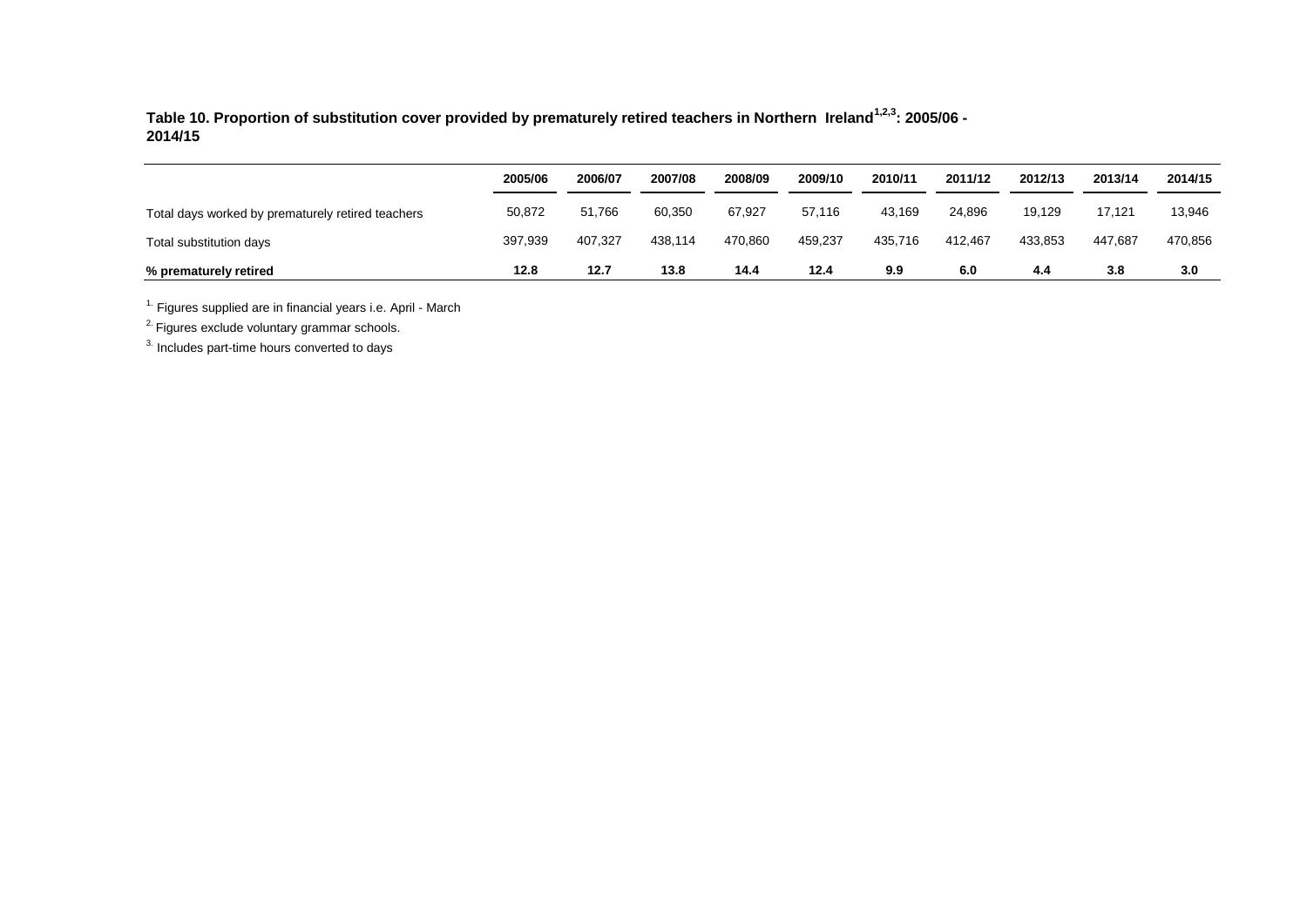| <b>Basis</b>               | 2004/05 | 2005/06 | 2006/07 | 2007/08 | 2008/09 | 2009/10 | 2010/11 | 2011/12 | 2012/13 | 2013/14 | 2014/15  |
|----------------------------|---------|---------|---------|---------|---------|---------|---------|---------|---------|---------|----------|
| <b>Efficient Discharge</b> | 2,473   | 2,478   | 2,224   | 2,367   | 2.497   | 1,728   | 1,322   | 650     | 549     | 570     | 571      |
| Redundancy                 | 50,204  | 48,394  | 49,542  | 57,983  | 65,430  | 55,388  | 41,847  | 24,246  | 18,580  | 16,551  | 13,375   |
| <b>Premature Sub Total</b> | 52,677  | 50.872  | 51,766  | 60,350  | 67.927  | 57,116  | 43,169  | 24.896  | 19.129  | 17.121  | 13,946   |
| Age                        | 7,214   | 7,371   | 8,248   | 10,157  | 10.652  | 8,551   | 7,365   | 4.949   | 5,088   | 6,097   | 6,282    |
| Infirmity                  | 0       | 0       | 58      | 11      |         | 100     | 0       |         |         |         | $\Omega$ |
| <b>Actuarially Reduced</b> | 0       | 0       | 0       | 148     | 1.037   | 531.    | 2,282   | 2,347   | 2.614   | 4,551   | 6,081    |
| <b>Grant Total</b>         | 59,891  | 58.243  | 60.072  | 70.666  | 79.616  | 67.299  | 52.816  | 32.193  | 26.831  | 27.769  | 26,309   |

**Table 11. Number of days worked by retired teachers providing substitute cover in Northern Ireland1,2,3: 2005/06 - 2014/15**

 $2$ . Figures exclude voluntary grammar schools.

 $3.$  Includes part-time hours converted to days